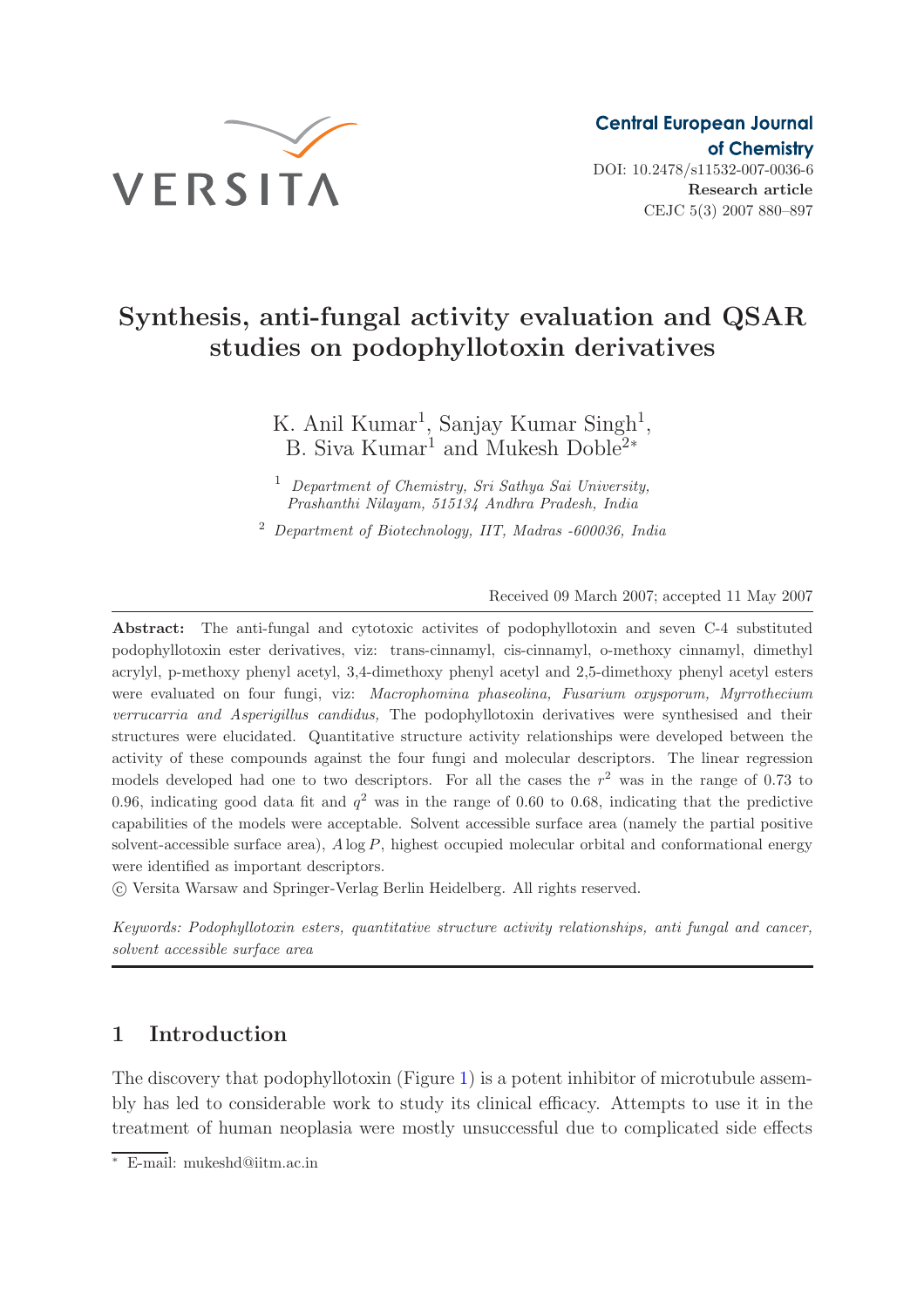that included damage to normal tissues [\[1,](#page-15-0) [2\]](#page-15-1). Later more potent and less toxic anticancer agents such as etoposide and teniposide, the semisynthetic glucosidic cyclic acetals of epipodophyllotoxin, were synthesised [\[3\]](#page-15-2). The benzaldehyde condensation product of 4'- demethyl podophyllotoxin glucopyronoside and podophyllinic acid ethyl hydrazide was found to have pronounced antimitotic effect. Over the years a number of podophyllotoxin derivatives have been prepared and the list of derivatives prepared has been reviewed in "Podophyllotoxins: Current status and recent developments" [\[4\]](#page-15-3). Two moieties of epipodophyllotoxin have been linked at the C4-position to provide novel bisepipodophyllotoxin analogues. Most of these analogues have exhibited in vitro anticancer activity against different human tumour cell lines  $[5]$  $[5]$ . In general, these  $C(4)$ -modified new derivatives exhibited superior activity profiles, particularly against drug-resistant cell lines, to those of etoposide, hence our focus has also been in synthesizing the C(4) modified derivatives.

<span id="page-1-0"></span>

**Fig. 1** Structure of podophylotoxin.

Several podophyllotoxin-related ligands have been shown to possess significant antifungal activity against a number of filamentous fungi and structure-activity studies of these compounds indicated that this action is dependent on the groups present at the 4 and 4' positions of the skeleton [\[6\]](#page-15-5). The therapeutic value of podophyllotoxins as mitosis inhibitors has medicinal applications including use as an anti-malarial agent [\[7\]](#page-15-6) and as an anti-fungal agent [\[8,](#page-15-7) [9](#page-16-0)]. Since the  $\alpha$ ,  $\beta$  - unsaturated carbonyl moiety acts as a potent cytotoxic system, due to its ability to act as a Michael acceptor, seven ester derivatives of podophyllotoxin having this moiety have been synthesised. These derivatives were namely, trans-cinnamyl ester, cis-cinnamyl ester, o-methoxy cinnamyl ester, dimethyl acrylyl ester, 3, 4-dimethoxy phenyl acetyl ester, 2, 5-dimethoxy phenyl acetyl ester and 4-methoxy phenyl acetyl ester.

The prediction of biological properties of organic compounds is one of the main objectives of the method based on quantitative structure-activity relationships (QSAR). The success of this method is very much dependent on appropriate characterisation of the molecular structure and the selection of the structural descriptors. Some structure activity relationship studies have been carried out using several podophyllotoxin analogues, showing that the core structure of deoxypodophyllotoxin is responsible for the cytotoxic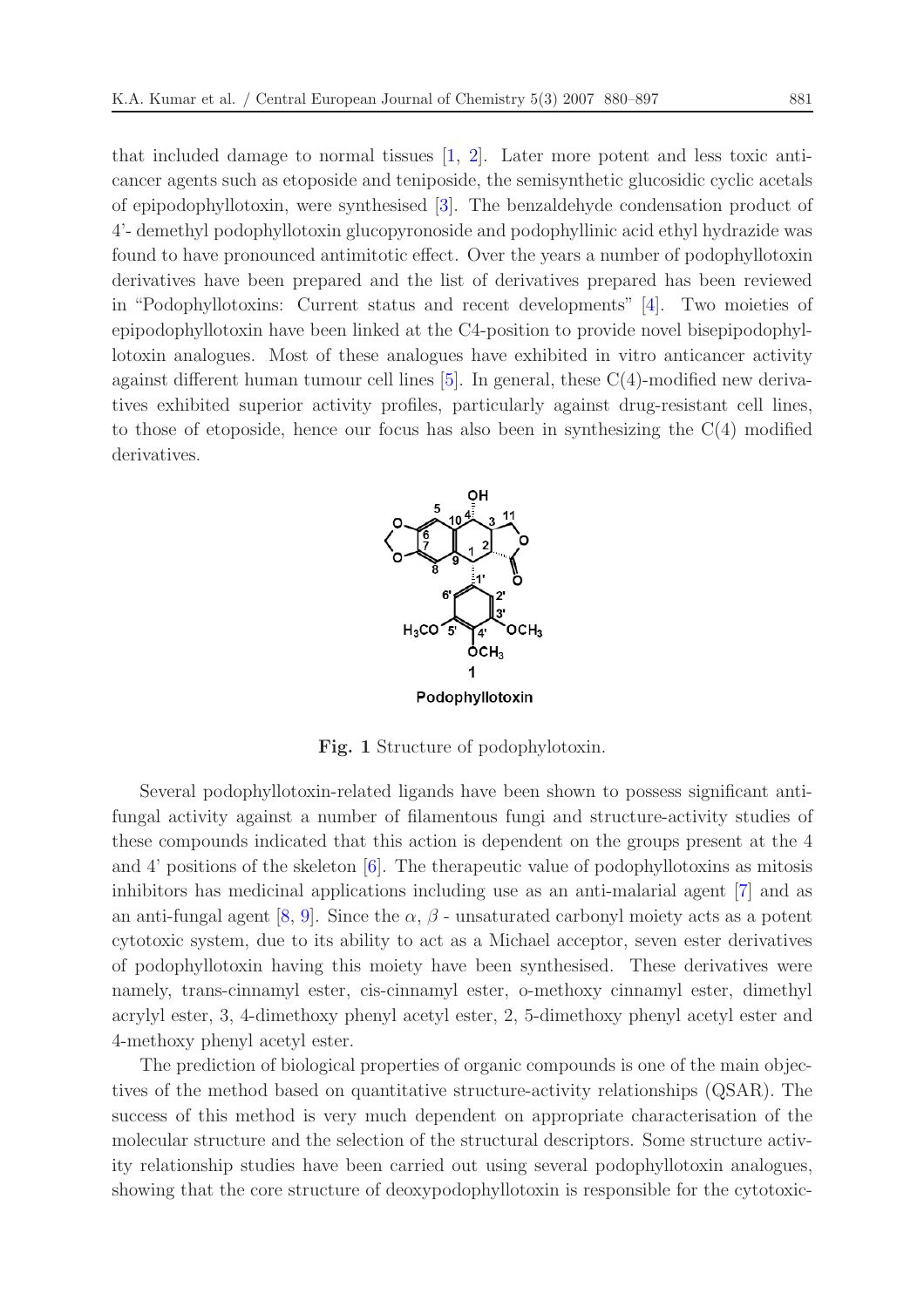ity. The extra methoxy group (6-methoxypodophyllotoxin) on the 6-position does not significantly change the *in vitro* cytotoxicity compared to podophyllotoxin. Also the methyl group on the 4'-position of the pendent ring has little effect on the cytotoxicity. QSAR studies on epipodophyllotoxin dimers indicate that GI (50) activity is strongly dependent on structural and thermodynamic properties [\[10\]](#page-16-1). QSAR models for 157 epipodophyllotoxins have been reported using multiple topological descriptors of chemical structures, including molecular connectivity indices (MCI) and molecular operating environment descriptors [\[11](#page-16-2)]. *In vitro* growth inhibitory activity of 23 podophyllotoxin derivatives against leukemia cells was performed using comparative molecular field analysis and the authors concluded that the B ring is an important part of the activity [\[12\]](#page-16-3). Another theoretical study indicated that the C-4 is the position to be used for effective modification and the B ring and E ring are important active centers [\[13](#page-16-4)]. Some quinolones with similar electronic construction to podophyllotoxin may have antitumor activity.

The literature has examples of QSAR studies on anti fungal compounds. Two novel structural descriptors namely, lone-pair electrons index (LEI) and molecular volume index (MVI) were found to be effective in developing a QSAR relation on 24 heterocyclic nitrogen-containing compounds against miracidium in liquid, 19 benzyl alcohols against *aspergillus niger* and 50 substituted phenols against *tetrahymena pyriformis* [\[14](#page-16-5)]. Rungta *et al.* [\[15\]](#page-16-6) have considered several structural descriptors to develop a QSAR relationship to predict antifungal activity against *Fusarium* and *Aspergillus* species. Biological activity of 24 chlorinated aliphatic hydrocarbons has been studied in the mold *Aspergillus nidulans* and QSAR analysis indicated that toxic effects induced by these compounds are mainly dependent of steric factors, such as molar refractivity and ease with which they accept electrons, represented by LUMO (energy of the lowest unoccupied molecular orbital) [\[16\]](#page-16-7). Wiktorowicz *et al.* [\[17\]](#page-16-8) have studied the quantitative structure-activity relationships of a series of imidazole derivatives as potential new antifungal drugs. Prabhakar *et al.* [\[18](#page-16-9)] have synthesised 2,3,4-substituted thiazolidines and studied their antifungal activity against *Candida albicans, Cryptococcus neoformans, Tricophyton mentagrophyte* and *Aspergillus fumigatus* and developed a QSAR based on the structural descriptors.

In this paper the development of quantitative structure activity relationships for these podophyllotoxins for four fungi namely, *Macrophomina phaseolina, Fusarium oxysporum, Myrthecium verrucarri* and *Aspergillus candidus* is reported.

# **2 Experimental**

The compounds synthesised and characterised in the current work were trans-cinnamyl, cis-cinnamyl, o-methoxy cinnamyl, dimethyl acrylyl, para methoxy phenyl acetyl, 3, 4 dimethoxy phenyl acetyl and 2, 5-dimethoxy phenyl acetyl esters of podophyllotoxin (Figure [2\)](#page-3-0).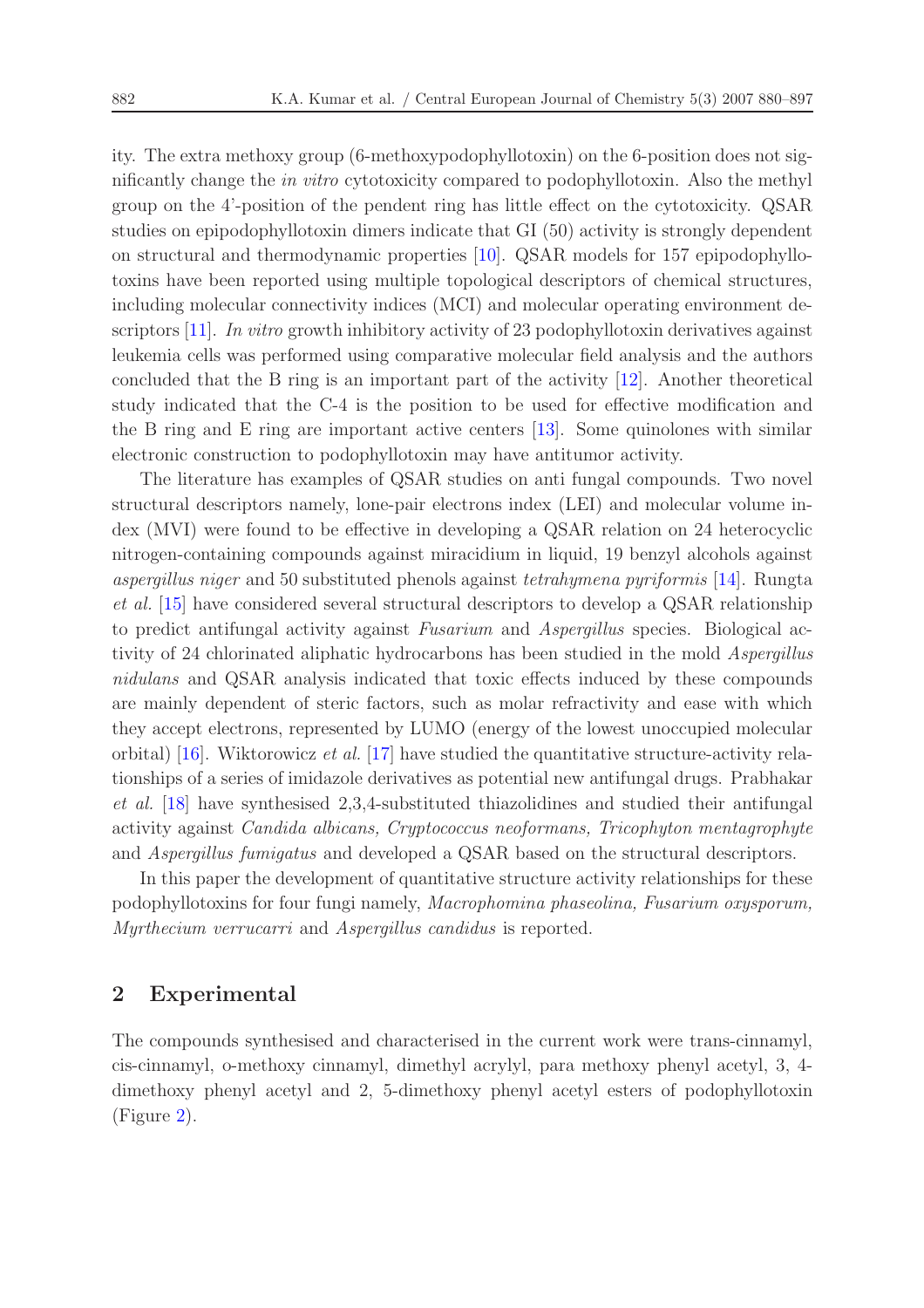<span id="page-3-0"></span>

**Fig. 2** Structure of podophylotoxin derivatives.

The compounds were characterised and their structures and purity were confirmed using melting point apparatus, <sup>1</sup>H-NMR, <sup>1</sup>3C NMR, FTIR, and MS. <sup>1</sup>H and <sup>1</sup>3C NMR spectra were recorded on a Varian Gemini-300 or Inova 500 NMR spectrometer operating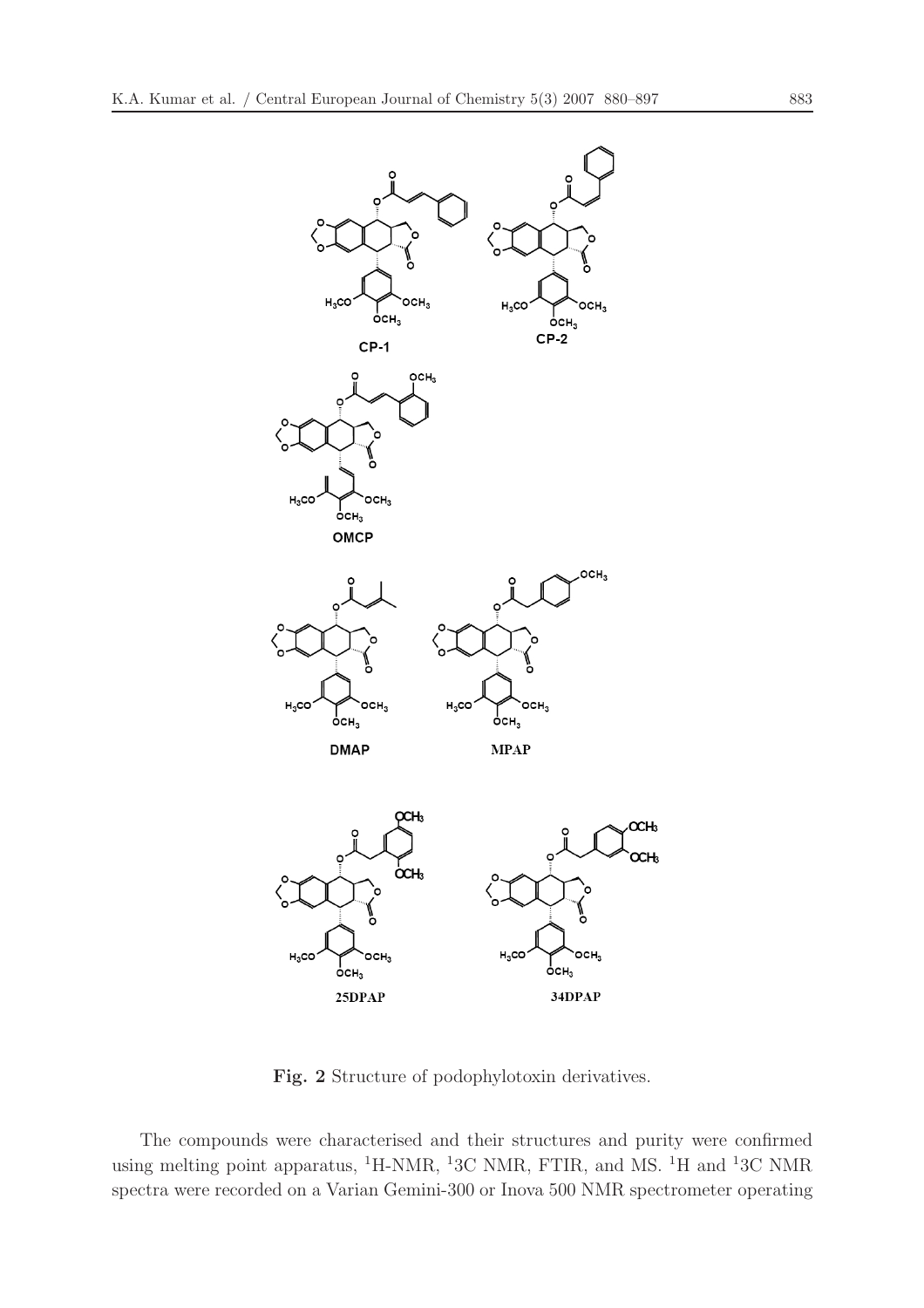at 400 and 125 MHz, respectively. The chemical shifts were reported as parts per million (ppm) units relative to TMS. CDCl<sup>3</sup> was used as the solvent for these measurements. IR spectra were recorded on a Nicolet Avatar 360 FT-IR spectrometer. Only noteworthy IR absorptions (cm−<sup>1</sup>) are listed. UV - VIS spectra (nm) were recorded on a U-2001 Hitachi model using methanol as the solvent. Mass spectra were recorded on a 5995 HP GC/MS. Only prominent fragments are reported. Melting points were determined in a capillary tube and are uncorrected.

# 2.1 Esterification: General Procedure:

The esterification was done using dicyclohexylcarbodiimide (DCC) and dimethylaminopyridine (DMAP). The presence of DMAP makes the combination a powerful agent. In this procedure the acid and alcohol were taken in the reaction vessel and DCC was added in stoichometric quantity dropwise, with vigorous stirring. All the compounds synthesised were homogenous as determined by TLC. The melting points were measured in a paraffin bath and those values are given in the Table [1.](#page-4-0)

The stereochemistry around the carbinol carbon  $\beta$  of the alcohol remained unchanged, as could be observed from the coupling constant of the proton on C-4. Podophyllotoxin has its H-4 resonating at  $\delta$  4.73, as a doublet with a coupling constant of 7 − 9 Hz. All the derivatives synthesised have shown similar coupling constant, though the signal has shifted as expected down field (esterification of a secondary alcohol causes a down field shift of  $\delta$  by a value of 1 − 1.2). The stereochemistry across C3-C4 was therefore retained. The  $\delta$  values observed for H-4 in the <sup>1</sup>H-NMR spectrum, the extra ester carbonyl absorption in the IR spectrum, and the diagnostic signals in their mass spectrum of each of the compounds are presented in the Table [1.](#page-4-0)

| No.              | Compound    | Melting<br>Point $(^{\circ}C)$ | Rf<br>(PE:EA, 3: 2) | Yield<br>$(\%)$ IR cm <sup>-1</sup> . | $\rm ^1H\text{-}NMR$<br>$J = 7 - 9$ Hz | Diagnostic Spectral Signals<br>Observed<br><b>HREIMS</b> |          |
|------------------|-------------|--------------------------------|---------------------|---------------------------------------|----------------------------------------|----------------------------------------------------------|----------|
| 1.               | P           | $180 - 182$                    | 0.21                |                                       | 1755.8                                 | 4.75                                                     | 414.1315 |
| 2.               | $CP-1$      | $205 - 207$                    | 0.71                | 13.05                                 | 1772, 1706.2                           | 5.90                                                     | 544.1720 |
| 3.               | $CP-2$      | $201 - 203$                    | 0.76                | 36.62                                 | 1779, 1709                             | 6.00                                                     | 544.1726 |
| $\overline{4}$ . | <b>OMCP</b> | $198 - 200$                    | 0.69                | 36.58                                 | 1776, 1703                             | 5.98                                                     | 574.1846 |
| 5.               | DMAP        | $214 - 216$                    | 0.68                | 42.11                                 | 1769,1718                              | 5.75                                                     | 496.1728 |
| 6.               | <b>MPAP</b> | $187 - 189$                    | 0.524               | 60.45                                 | 1768, 1740                             | 5.70                                                     |          |
| 7.               | 25DPAP      | $154 - 156$                    | 0.53                | 66.00                                 | 1760,1752                              | 5.89                                                     | 592.1934 |
| 8.               | 34DPAP      | $121 - 123$                    | 0.52                | 65.20                                 | 1775, 1737                             | 5.85                                                     | 592.1933 |

<span id="page-4-0"></span>**Table 1** Diagnostic spectral detail of the derivatives of podophyllotoxin.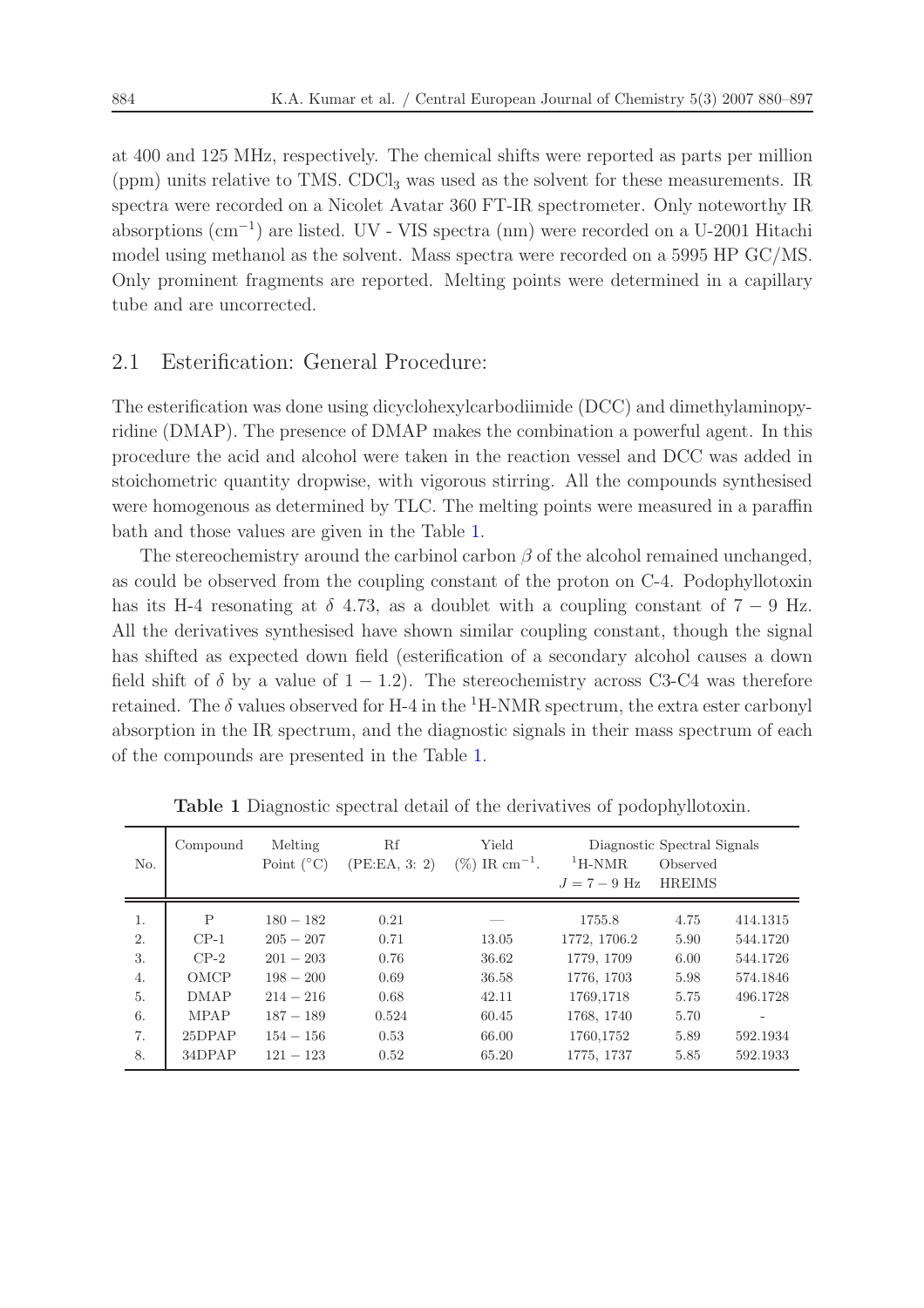### 2.2 Characterization of the compounds

#### 2.2.1 Characterization of podophyllotoxin (1)

The compound was isolated as white solid, and was recrystallized from methanol to give long needle like crystals. The compound exhibited a purple colour with methanolic sulphuric acid and was found to be homogenous as determined by TLC  $(Rf = 0.21$  in 3 : 2, Light petrol: ethyl acetate). The solid melted at 180 − 182 ◦C.

The IR spectra showed hydroxy stretching bands at  $3464.4 \text{ cm}^{-1}$  and the lactone carbonyl stretch at 1775.8 cm<sup>-1</sup>. The aromatic ether  $(C - O)$  stretch absorption bands were observed at 1239.3, 1127.2, 1040.1 and 997.6 cm−<sup>1</sup>.

In its 1H-NMR spectra, the expected methylenedioxy signal was observed at  $\delta$  5.95 (2H, d,  $J = 3-4$  Hz), the aromatic 1 H signals of the A ring were observed at  $\delta$  6.5 (1H, s, H - 8) and  $\delta$  7.1 (1H, s, H - 5). Among the three 3 methoxyl peaks of the E-ring, two were observed at  $\delta$  3.79 (6H, s, 2  $\times$  OCH<sub>3</sub>) and the other at 3.82 (3H, s, OCH<sub>3</sub>). The aromatic signals of the E-ring resembled that of pyrogallol showing a 2H signal at  $\delta$  6.35  $(2^{\degree}$ - H, 6' - H). The signal observed at m/z 168 in the mass spectrum of the compound accounts for the trimethoxy phenyl fragment. Successive loss of the methyl group gives the other peaks at  $m/z$  153, 139 and 126.

The H -1 proton was observed at  $\delta$  4.1 (1H) and the signals observed at  $\delta$  3.22 (1H) and 2.8 (1H, m) could be attributed to the protons H - 2 and H -3 respectively. The H - 4 signal was observed as a doublet at  $\delta$  4.73 (1H, d,  $J = 7 - 9$  Hz). The coupling constant indicates this to be an axial interaction, indicating the trans nature of the substituents at C3-C4. The protons on Carbon 11 were observed as group of signals in the region  $4.45 - 4.62$  (2H).

The molecular ion peak observed at  $m/z$  414  $[M]$ <sup>++</sup> accounted for the molecular formula  $C_{22}H_{22}O_8$ . The fragments obtained due to the loss of hydroxyl (m/z 396), followed by the loss of methyl  $(m/z 367)$  and methoxy group  $(m/z 337)$  were observed in the Mass Spectra apart from the fragment  $(m/z 247)$  obtained after the loss of the trimethoxy phenyl ring. The peak after the loss of the carbon dioxide moiety from the dehydrated fragment was observed at m/z 351.

#### 2.2.2 Characterization CP-1 and CP - 2 as trans and cis cinnamyl podophyllotoxin

The compounds proved to be homogenous as determined by TLC and gave a purple colour on heating after spraying with methanolic sulphuric acid. The HREIMS gave the molecular formula of both the compounds to be  $C_{31}H_{28}O_9$ . (Observed for  $CP 1 = 544.1720$ , and for  $CP - 2 = 544.1716$ , calculated for  $C_{31}H_{28}O_9 = 544.1725$  amu) Apart from the similar stretching and bending absorptions observed in the spectrum of podophyllotoxin, the IR spectra of the compounds  $CP-1$  and  $CP-2$  showed the ester and lactone peaks at 1772.2, 1779.4 and 1706.2, 1709.3 cm−<sup>1</sup> respectively.

The esterification of secondary hydroxyl group is known to bring about a downfield shift  $\delta$  1 − 1.2 in the methine proton of the secondary hydroxyl. The methine protons, in this case H-4, were observed as doublets at  $\delta$  5.90 (1H, d,  $J = 7 - 9$  Hz) and  $\delta$  6.05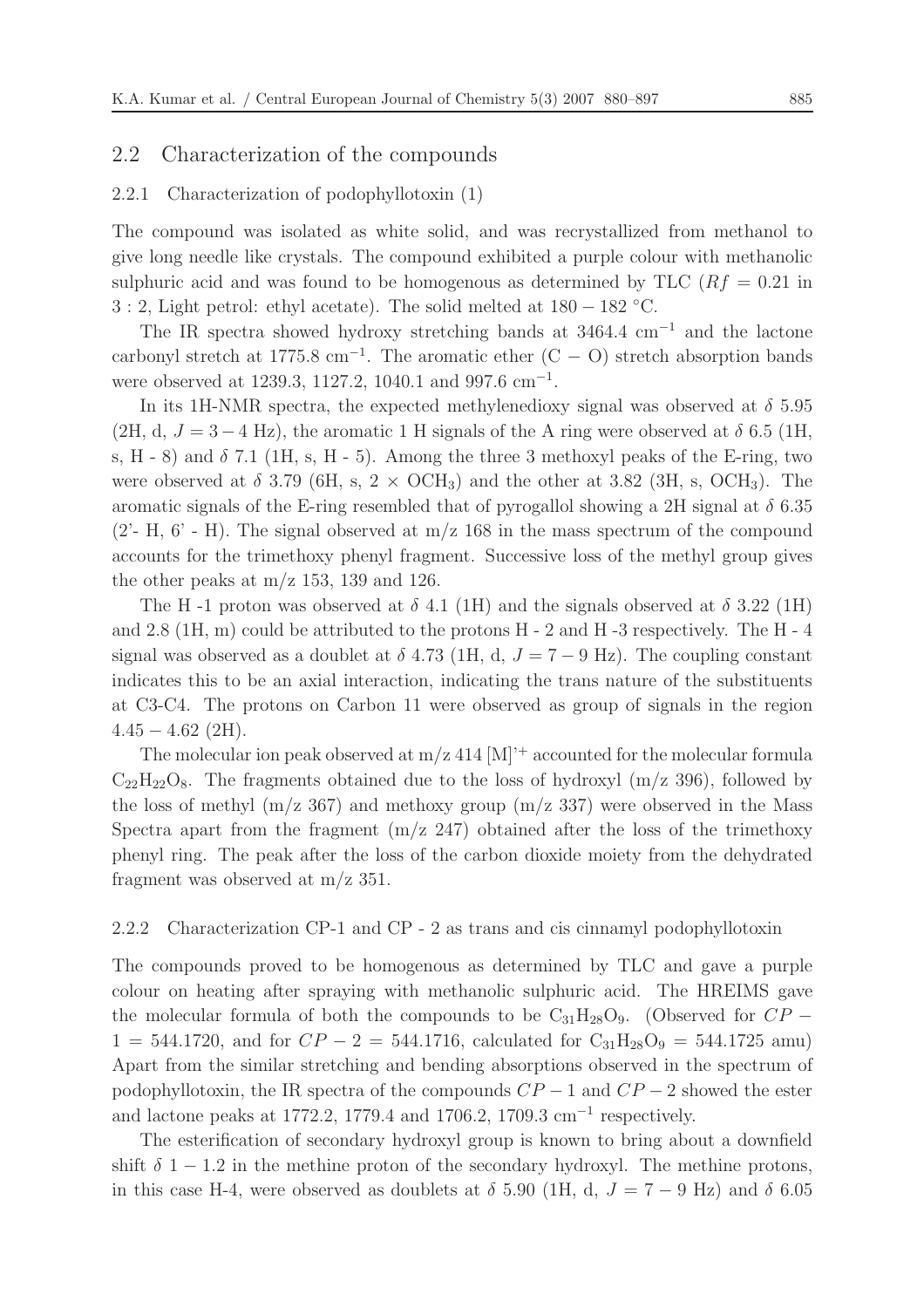(1H, d,  $J = 7 - 9$  Hz) for  $CP - 1$  and  $CP - 2$  respectively. The values of the coupling constant J, showed that the orientation of the hydroxyl at the C-4 was  $\alpha$  as in the original compound, podophyllotoxin. No epimerization was observed. The diagnostic signals for the geometric isomer identification were those observed at  $\delta$  6.26 (1H, d, J = 16 Hz) and  $\delta$  7.69 (1H, d,  $J = 16$  Hz) for  $CP - 1$ , characteristic of trans coupled protons and the corresponding signals at  $\delta$  6.50 (1H, d,  $J = 12$  Hz) and at  $\delta$  7.74 (1H, d,  $J = 12$  Hz) for the  $CP-2$ , typical of cis protons. The aromatic signals of the substituted acid were observed at  $\delta$  7.40 (3H), 7.51 (2H) and 7.42 (3H), 7.54 (2H) for  $CP-1$  and  $CP-2$ respectively.

The mass spectra of both compounds gave the molecular ion peak  $[M]$ <sup>++</sup> at m/z 544, accounting for  $C_{31}H_{28}O_9$ , i.e., the hydroxyl of podophyllotoxin esterfied with a cinnamyl group. Apart from the signals arising out of the fragmentation of podophyllotoxin, there were peaks corresponding to the cinnamic acid side chain at  $m/z$  147  $[R-COO]$ <sup>++</sup>,  $131[R-CO]$ <sup>++</sup>, and  $103[R]$ <sup>++</sup>. These peaks were particularly prominent in the cis isomer.

Based on the above observation the compound  $CP-1$  was characterized as trans cinnamyl podophyllotoxin and the compound  $CP - 2$  was characterized as cis cinnamyl podophyllotoxin with the stereochemistry of the ester group being  $\alpha$  at the C-4 position.

2.2.3 Characterization of  $CP - 1$  as trans cinnamyl podophyllotoxin  $(C_{31}H_{28}O_9)$ 

 $CP-1$  was obtained as a white solid that was recrystallized form methanol. It was found to be homogenous as determined by TLC.

**Mp.** :  $205 - 207$  °C.

**Rf.** : 0.708 (3:2, light petrol  $(60 - 80 °C)$ : ethyl acetate)

**IR (KBr)** ν*max.* : 1772.2, 1706.2, 1592.3, 1501.7, 1483.3, 1251.5, 1169.0, 1127.9 and 846 cm−<sup>1</sup>. <sup>1</sup>H NMR (200 MHz, CDCl<sub>3</sub>) :  $\delta$  7.38 (1H, d,  $J = 15 - 16$  Hz, cinnamyl proton), 7.47(2H, m, cinnamyl aromatic protons), 7.4 (3H, m, cinnamyl aromatic protons), 6.82 (1H, s, H - 5), 6.58 (1H, s, H - 8), 6.44 (2H, s, 2', 6' - H), 6.27 (1H, d,  $J = 15 - 16$  Hz, cinnamyl proton), 5.94 (2H, d,  $J = 4 - 6$  Hz, O - CH<sub>2</sub> - O -), 5.90 (1H, d,  $J = 7 - 9$ ) Hz, H - 4,), 4.3 − 4.45 ( 2H, m, H - 11), 3.85 (3H, s, 4' - OMe), 3.80 (6H, s, 3', 4' - OMe), 3.35 (1H, m, H - 3), 3.1 (1H, m, H - 2).

**Mass Spectra (DIP) m/z** : [M]'<sup>+</sup> 544(22.52), 414 (7.27), 396 (100), 367 (12.61), 338 (13.51), 229 (14.41), 168 (67.56), 147 (54.05), 131 (42.34), 103 (44.14) and 91(30.63). **HREIMS**  $[M^+ \,]$ : Observed 544.1720, (calculated for  $C_{31}H_{28}O_9 = 544.1733$  amu)

2.2.4 Characterization of  $CP - 2$  as Cis cinnamyl podophyllotoxin  $(C_{31}H_{28}O_9)$ 

 $CP - 2$  was obtained as a white solid recrystallized form methanol. It was found to be homogenous as determined by TLC.

**Mp.** : 201 − 203 ◦C.

**Rf.** : 0.708 (3:2, light petrol  $(60 - 80 °C)$ : ethyl acetate)

**IR (KBr)** ν*max.* : 2930.3, 2851, 1779.4, 1709.3, 1630.7, 1484.2, 1240.5, 1162.9, 1120.3 and 862.8 cm−<sup>1</sup>.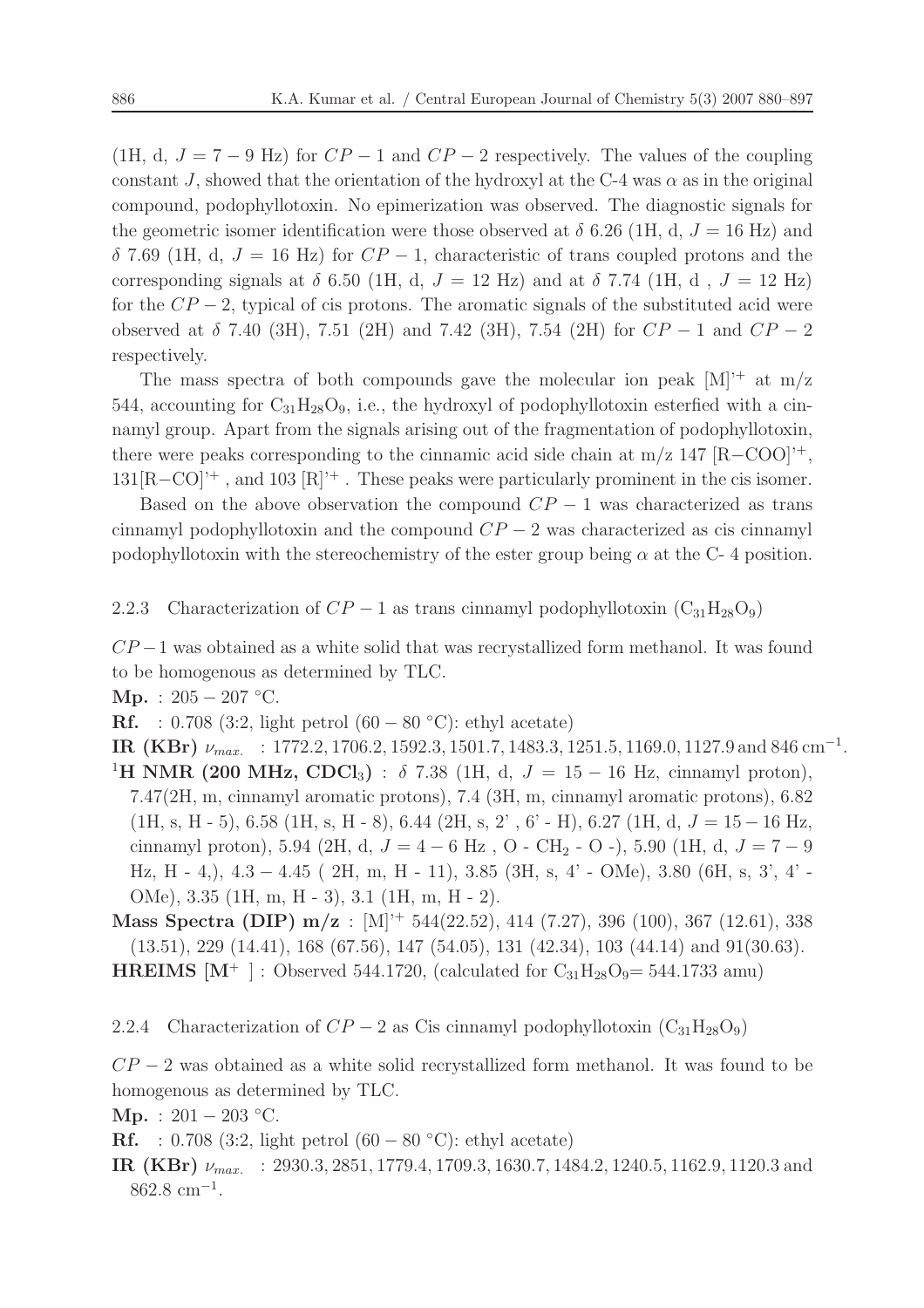<sup>1</sup>**H** NMR (200 MHz, CDCl<sub>3</sub>) :  $\delta$  7.74 (1H, d,  $J = 12$  Hz, cinnamyl proton), 7.54 (2H, m, aromatic cinnamyl protons), 7.42 (3H, m, aromatic cinnamyl protons), 6.84 (1H, s, H - 5), 6.58 (1H, s, H - 8), 6.5 (1H, d, J = 12 Hz, Cinnamyl proton), 6.42 (2H, s, H -2', 6'), 6.00 (1H, d,  $J = 7 - 9$  Hz, H - 4), 5.98 (2H, d,  $J = 4 - 6$  Hz, O - CH<sub>2</sub> - O -), 4.43 (2H, m, H -11), 4.25 (1H, unresolved doublet, H - 1), 3.79 (3H, s, para -O Me), 3.76(6H, s,  $2 \times$  meta -O Me), 3.43 (1H, m, H - 2) and 2.97 (1H, m, H - 3)

**Mass Spectra (DIP) m/z (%)** : 544 (57.65), 396 (57.65), 338 (13.51), 224 (24.32), 185 (56.75), 168 (76.57), 131 (100), 103 (94.31) and 91 (40.00).

**HREIMS**  $[M^+$  : observed 544.1726 (calculated for  $C_{31}H_{28}O_9 = 544.1733$  amu)

#### 2.2.5 Characterization of OMCP ortho methoxy cinnamyl podophyllotoxin

The compound OMCP was obtained as white solid and was recrystallized from methanol. It was homogenous as determined by TLC and gave a purple colour with methanolic sulphuric acid. The molecular formula of the compound was found to be  $C_{32}H_{30}O_{10}$  from the HREIMS data.

In its IR spectrum, the compound showed the additional carbonyl absorption at  $1776.5$  cm<sup>-1</sup> apart from the absorption at  $1703.2$  cm<sup>-1</sup>.

The mass spectrum showed the signals arising from podophyllotoxin and the molecular ion peak was observed at  $m/z$  574, accounting for the methoxy cinnamyl esterified podophyllotoxin. The peaks due to ester side chain were observed at  $m/z$  179 and  $m/z$ 161.

The <sup>1</sup>H-NMR spectrum of the compound showed the doublet of the esterified methine at  $\delta$  5.98 (1H, d,  $J = 7-9$  Hz). The other signals arising from the side chain were observed at  $\delta$  8.1 (1H, d,  $J = 16$  Hz), 6.48 (1H, d,  $J = 16$  Hz) - the trans protons of the cinnamyl group,  $\delta$  6.9 (2H) and 7.32 – 7.50 (2H) - the aromatic signals.

2.2.6 Characterization of OMCP as ortho methoxy cinnamyl podophyllotoxin  $(C_{32}H_{30}O_{10})$ 

The solid obtained was homogenous as determined by TLC. OMCP was obtained as needle like crystals from methanol

**Mp.** :  $198 - 200 °C$ .

**Rf.** : 0.685 (3:2, light petrol (60 − 80 °C): ethyl acetate)

**IR (KBr)**  $\nu_{max}$  : 2930, 2851, 1176.5, 1703.2, 1628.8, 1576.7, 1158.6, 1125.4, 1046.1 and 892.4 cm<sup>-1</sup>. <sup>1</sup>H NMR (200 MHz, CDCl<sub>3</sub>) :  $\delta$  8.1 (1H, d,  $J = 16$  Hz, cimmamyl proton), 7.32 −

- 7.50 (2H, m, cimnnamyl Ar H), 6.9 (2H, m, cinnamyl Ar H), 6. 82 (1H, s, H 5), 6.48 (1H, d,  $J = 16$  Hz, cinnamyl proton), 6.42 (1H, s, H - 8), 6.38 (2H, s, H - 2', 6'), 5.98 (1H, d,  $J = 7 - 9$  Hz, H - 4), 5.92 (2H, d,  $J = 4 - 6$  Hz, - O - CH<sub>2</sub> - O -), 4.40 − 4.58 (2H, m, H - 11), 4.20 (1H, m, H - 1), 3.82 (3H, s, -OCH3), 3.78 (6H, s, - OCH3), 3.40 (1H, m, H -2) and 2.94 (1H, m, H -3).
- **Mass Spectra (DIP) m/z (%)** : [M]'<sup>+</sup> 574 (0.90), 413 (0.90), 397 (36.03), 385 (2.7), 339 0.90), 313 (0.78), 225 (97.54), 179 (100), 161 (28.82), 140 (1.80) and 100 (4.50). **HREIMS**  $[M^+$  : observed = 574.1846 (calculated for  $C_{32}H_{30}O_{10} = 574.1839$ )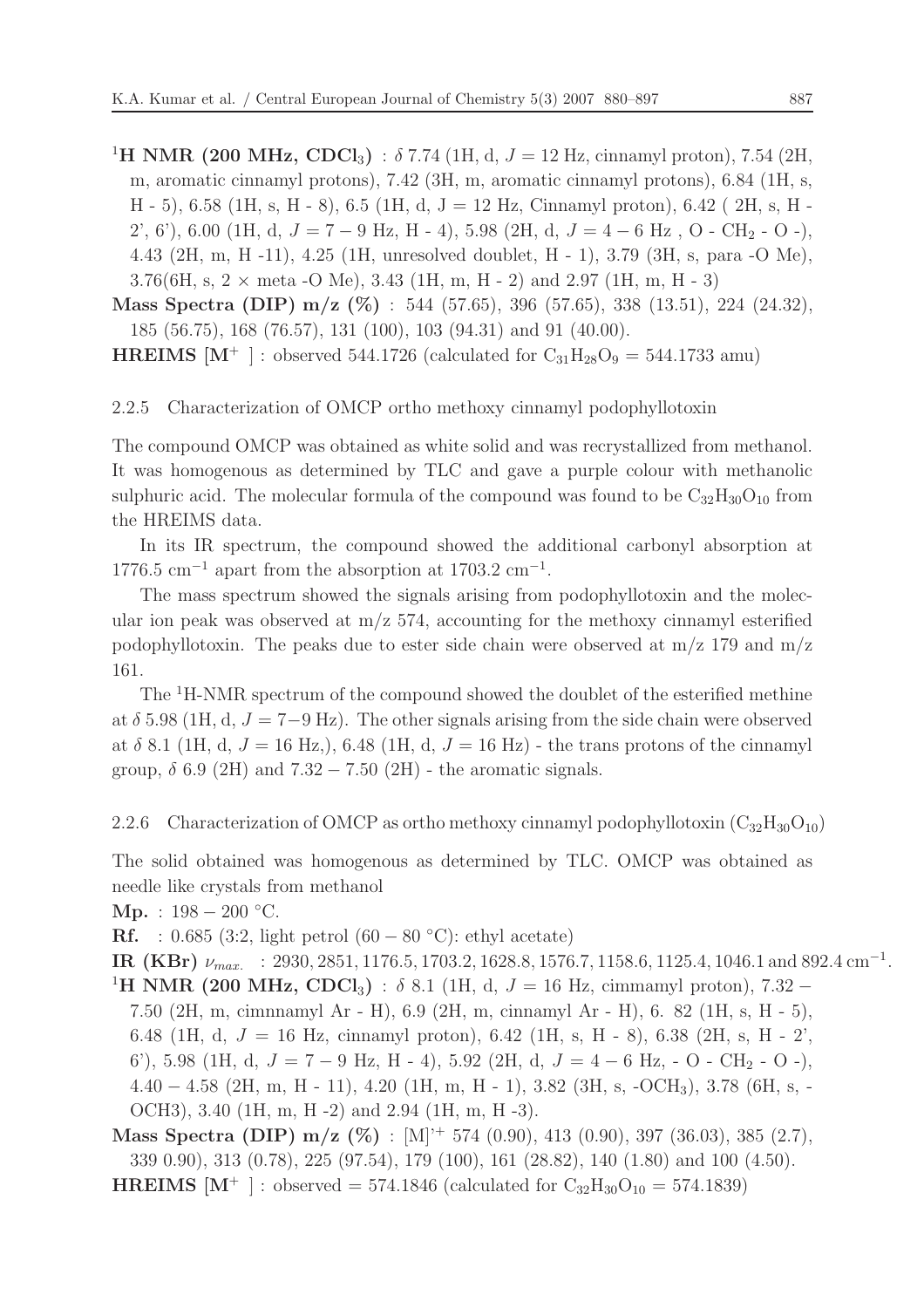### 2.2.7 Characterization of DMAP as dimethyl acrylyl podophyllotoxin

The compound proved to be homogenous as determined by TLC and gave a purple colour with methanolic sulphuric acid. The compound, recrystallized from methanol, melted at 214−216 ◦C. The IR spectrum of the compound showed the carbonyl absorptions of both lactone and ester at 1769.3 and 1718.6 cm−<sup>1</sup>. The other signals were identical to those observed in podophyllotoxin except that the hydroxyl absorption was absent and there were strong geminal dimethyl absorption observed at 1130.6 and 1143.9 cm<sup>-1</sup>.

The DIP mass spectrum showed the molecular ion peak as expected at  $[M]^{\dagger +}$  m/z 496. The dimethyl acrylic acid fragment of the ester side chain was observed at m/z 100 apart from the signals observed for podophyllotoxin.

In its 1H-NMR spectrum, the 4 hydroxyl proton was shifted downfield to  $\delta$  5.75 (1H, d,  $J = 7 - 9$  Hz) and the two 3 H singlets of the allyllic groups were observed at  $\delta$  1.90 (3H, s) and  $\delta$  2.21 (3H, s). The vinylic proton was observed at  $\delta$  5.52 (1H, s) as a singlet. The other signals were accounted for by the alchohol, podophyllotoxin. In agreement with the above observations the HREIMS gave the molecular formula to be  $C_{27}H_{28}O_9$ .

#### 2.2.8 Characterization of DMAP as dimethyl acrylyl podophyllotoxin

The compound DMAP was obtained as a white solid which could be recrystallized form methanol. It was found to be homogenous as determined by TLC. **Mp.** :  $214 - 216 °C$ . **Rf.** : 0.688 (3:2, light petrol  $(60 - 80 °C)$ : ethyl acetate) **IR (KBr)** ν*max.* : 2935.9, 1769.3, 1718.6, 1590.1, 1143.9, 1130.0, 1083.6, 1042.2 and 886.9 cm−<sup>1</sup>. <sup>1</sup>**H** NMR (200 MHz, CDCl<sub>3</sub>) : δ 6.75 (1H, s, H - 5), 6.5 (1H, s, H - 8), 6.4 (2H, s, H  $-$  2', 6'), 5.99 (2H, d,  $J = 4 - 6$  Hz,  $-$  O  $-$  CH<sub>2</sub>  $-$  O  $-$  ), 5.75 (1H, d,  $J = 7 - 9$  Hz, H  $-$ 4 ), 5.52 (1H, s, H - vinyllic),  $4.42 - 4.35$  (1H, m, H - 11), 4. 3 (1H, d,  $J = 4 - 6$  Hz, H - 1), 3.85 (6H, s,  $2 \times \text{OCH}_3$ ), 3.80 (3H, s, OCH<sub>3</sub>), 3.4 (1H, m, H - 3), 3.27 (1H, dd,  $J = 8.3$ , H - 2), 2.2 (3H, s, trans CH<sub>3</sub>) and 1.9 (3H, s, cis CH<sub>3</sub>)

**Mass Spectra (DIP) m/z (%)** : 496 (42.77), 396 (100), 338 (18.18), 313 (10.27), 168 (35.45), 121(10.00), 100 (20.00) and 91 (12.72).

**HREIMS**  $[M^+]$ : observed = 496.1728 (calculated for  $C_{27}H_{28}O_9 = 496.1733$ )

#### 2.2.9 Characterization of MPAP as para methoxy phenyl acetyl podophyllotoxin

The compound was homogenous as determined by TLC and melted at  $187 - 189$  °C. The white solid was recrystallized from methanol to give long needle like crystals. The IR spectrum showed the two carbonyl absorptions bands at  $1768.6$  and  $1740.5$  cm<sup>-1</sup>.

The <sup>1</sup>H-NMR spectrum of MPAP displayed the H-4 signal at  $\delta$  5.70 (1H, d,  $J = 7-9$ ) Hz), illustrating the down field shift of the methine proton on esterification. The benzylic protons of the acid part of the ester were observed at  $\delta$  3.46. Apart from the additional 3 H methoxyl signal observed in the region  $\delta$  3.85 − 3.92, the 1, 4 substitution of the benzene ring in the side chain was illustrated with the typical AB split pattern observed. The remaining signals could be explained as per the discussion on podophyllotoxin. The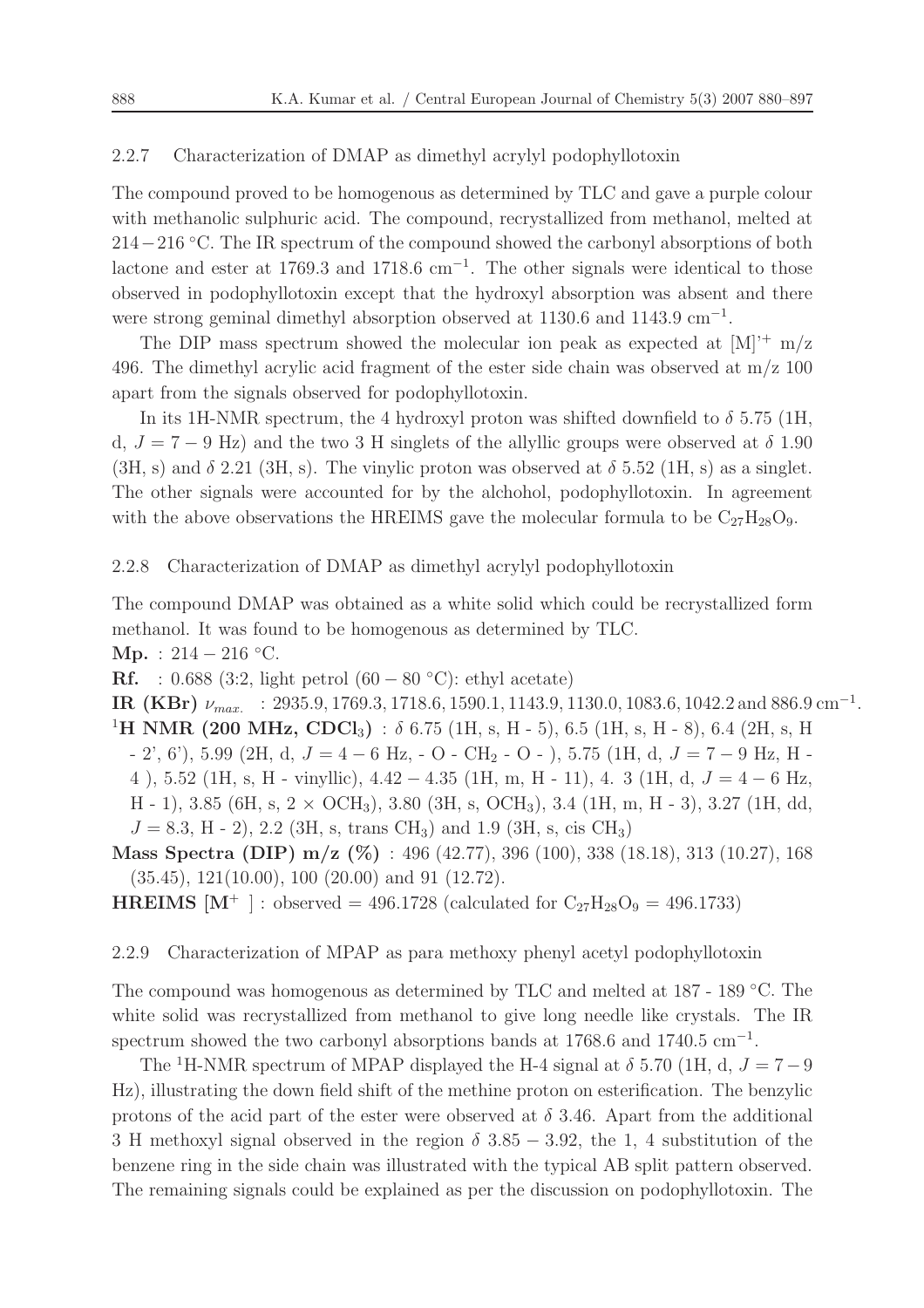mass spectrum did not give the molecular ion but gave the peaks arising from the side chains at m/z 126 apart from the fragments common to podophyllotoxin.

#### 2.2.10 Characterization of MPAP as 4-methoxy phenyl acetyl podophyllotoxin

The solid obtained from the column was recrystallized in methanol. The compound proved homogenous as determined by TLC.

- **Mp.** : 187 − 189 ◦C.
- **Rf.** : 0.524 (3:2, light petrol  $(60 80 °C)$ : ethyl acetate)
- **IR (KBr)** ν*max.* : 2930.7, 2851.0, 1768.6, 1740.5, 1626.2, 1513.5, 1244.8, 1130.1, 1035.5 and 848.2 cm−<sup>1</sup>.
- <sup>1</sup>**H** NMR (200 MHz, CDCl<sub>3</sub>) :  $\delta$  7.7 (2H, d,  $J = 8$  Hz, H 5", 3"), 6.90 (2H, d,  $J = 8$ Hz, H - 2", 6"), 6.68 (1H, s, H - 5), 6.52 (1H, s, H - 8), 6.40 (2H, s, H - 4', 6'), 5.97 (2H, d,  $J = 4 - 6$  Hz, - O - CH<sub>2</sub> - O - ), 5.70 (1H, d,  $J = 7 - 9$  Hz, H - 4), 4.20 - 4.32  $(2H, m, H - 11), 4.08$  (1H, m, H - 1), 3.92 (3H, s, OCH<sub>3</sub>), 3.9 (6H, s, 2  $\times$  OCH<sub>3</sub>), 3.85  $(3H, s, OCH<sub>3</sub>)$ , 3.46 (2H, s, -CO - CH<sub>2</sub>- Ph), 3.25 (1H, dd,  $J = 8.2$ , H - 2) and 2.90  $(1H, m, H - 3).$
- **Mass Spectra (DIP) m/z (%)** : 224 (51.44), 149 (1.78), 143 (62.72), 121 (8.18) and 99 (100).
- 2.2.11 Characterization of 25DPAP and 34DPAP as 2,5-dimethoxy phenyl acetyl and 3,4-dimethoxyphenyl acetyl podophyllotoxin.

The compounds 25DPAP and 34DPAP were found to be homogenous as determined by TLC. 25DPAP melted at  $154 - 156$  °C and 34DPAP melted at  $121 - 123$  °C. Both the compounds were recrystallized from methanol and gave a purple spot with methanolic sulphuric acid. The IR spectra of 25DPAP and 34DPAP showed the additional ester carbonyl absorption bands at 1752.4 and 1737.3 cm−<sup>1</sup> respectively. Both the compounds showed the expected molecular ion  $[M]$ <sup>++</sup> peak at m/z = 592. The fragments due to the dimethoxy phenyl acetyl group were observed at  $m/z$  196  $[RCOO]$ <sup> $+$ </sup>, 178  $[RCO]$ <sup> $+$ </sup> and 151  $[R]^+$  in the DIP mass spectra of the compounds. In the <sup>1</sup>H-NMR spectra the H-4 proton had shifted downfield to  $\delta$  5.89 (1H, d,  $J = 7 - 9$  Hz) and 5.85 (1H, d,  $J = 7 - 9$ Hz) for 25DPAP and 34DPAP respectively. The benzyl protons of the acid were observed at 3.7 (2H, s) and  $\delta$  3.68 (2H, s) respectively. Two additional 3H singlets were observed in the region 3.8 − 3.9 in both the cases and the aromatic signals were observed at  $\delta$  $6.77 - 6.80$  (3H) and  $6.80 - 6.87$  (3H). The HREIMS supported the above observations by corresponding to the formula  $C_{32}H_{32}O_{11}$  for both the compounds.

The compounds 25DPAP and 34DPAP were therefore characterized to be 2, 5 dimethoxy phenyl acetyl podophyllotoxin and 3, 4 - dimethoxy phenyl acetyl podophyllotoxin.

2.2.12 Characterization of 34DPAP as 3, 4-dimethoxy phenyl acetyl podophyllotoxin

The solid obtained from the column was recrystallized in methanol. The TLC behaviour of the compound showed it to be homogenous.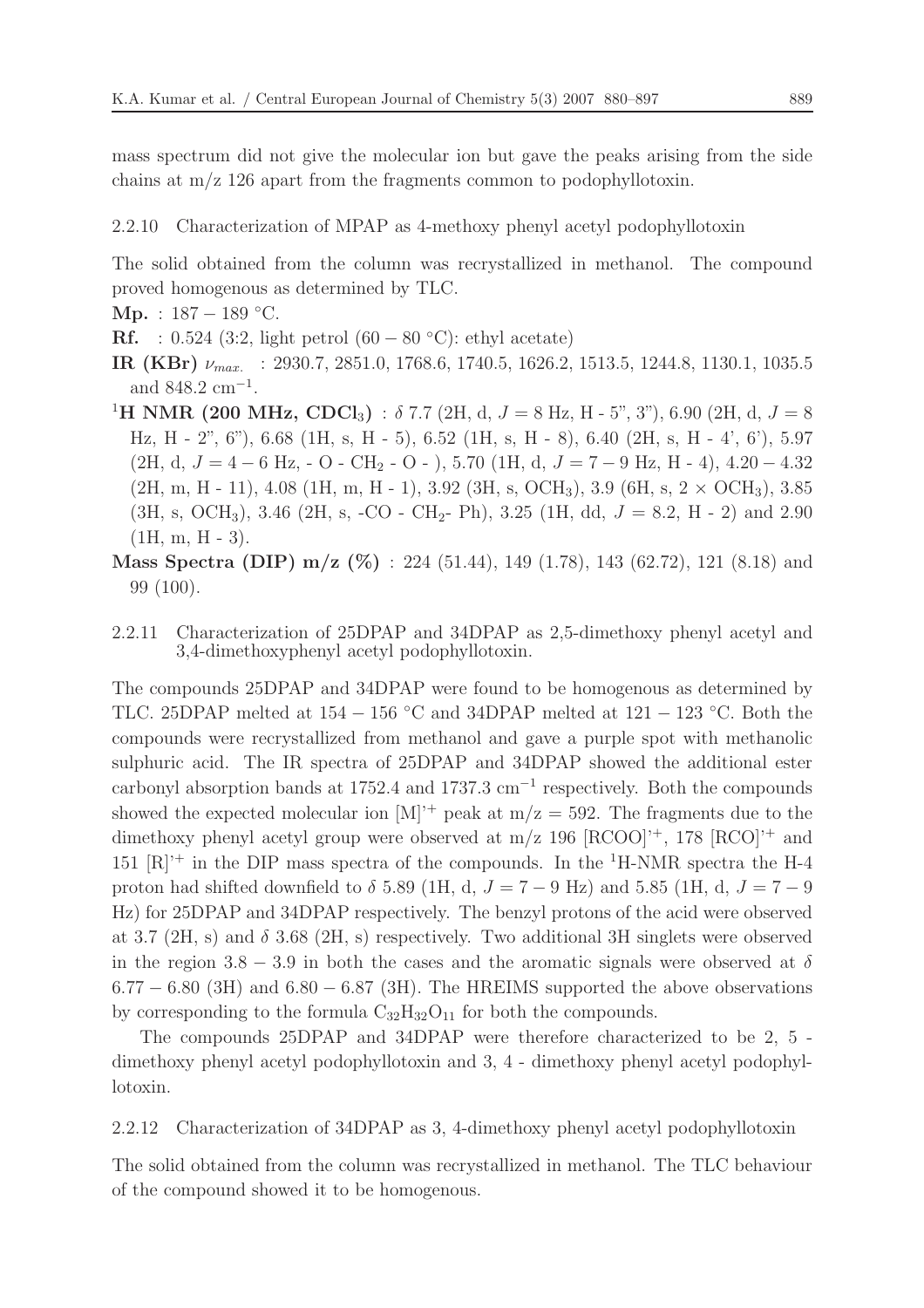**Mp.** :  $121 - 123$  °C.

- **Rf.** : 0.515 (3:2, light petrol  $(60 80 °C)$ : ethyl acetate)
- **IR (KBr)** ν*max.* : 2931.5, 2851.1, 1775.8, 1737.3, 1629.9, 1588.8, 1512.3, 1240.2, 1127.0,  $1032.1$  and  $862.4$  cm<sup>-1</sup>.
- <sup>1</sup>H NMR (200 MHz, CDCl<sub>3</sub>) :  $\delta$  6.87 (3H, s, H 2", 3", 6"), 6.68 (1H, s, H 5), 6.50 (1H, s, H - 8), 6.35 (2H, s, H - 2', 6'), 5.95 (2H, d,  $J = 4 - 6$  Hz, - O - CH<sub>2</sub> - O -), 5.85 (1H, d,  $J = 7 - 9$  Hz, H - 4), 4.58 (1H, d,  $J = 4 - 6$  Hz, H - 1), 4.25  $- 4.35$  (2H, m, H - 11), 3.95 (6H, s, 2  $\times$  -OCH<sub>3</sub>), 3.87 (3H, s, -OCH<sub>3</sub>), 3.78 (6H, s, 2  $\times$  -OCH<sub>3</sub>), 3.68  $(2H, s, -OC - CH_2 - Ph -), 3.45$  (1H, m, H - 2) and 2.87 (1H, m, H - 3).
- **Mass Spectra (DIP) m/z (%)** : [M]'<sup>+</sup> 592 (8.18), 396 (26.36), 338 (6.36), 313 (12.72), 224 (51.88), 196 (18.18), 178 (40.90), 151 (100), 143 (52.72) and 99 (83.73).

**HREIMS**  $[M^+]$ : observed = 592.1933 (calculated for  $C_{32}H_{32}O_{11} = 592.1945$ )

2.2.13 Characterization of 25DPAP as 2, 5-dimethoxy phenyl acetyl podophyllotoxin

2, 5-DPAP was obtained as a white solid that gave needle like crystals from methanol. It proved homogenous as determined by TLC.

**Mp.** :  $154 - 156$  °C.

**Rf.** : 0.53 (3:2, light petrol  $(60 - 80 °C)$ : ethyl acetate)

- **IR (KBr)** ν*max.* : 2930.4, 2851.1, 1752.4, 1760, 1237.3, 1154.1, 1125.6 and 1047.5 cm−<sup>1</sup>. <sup>1</sup>H NMR (200 MHz, CDCl<sub>3</sub>) :  $\delta$  6.77 – 6.80 (3H, H - 2", 4" and 5"), 6.73 (1H, s, H -5), 6.5 (1H, s, H - 8), 6.27 (2H, s, H - 2', 6'), 5.99 (2H, d,  $J = 4 - 6$  Hz, - O - CH<sub>2</sub> - O  $-$ ), 5.89 (1H, d,  $J = 7 - 9$  Hz, H  $- 4$ ), 4.35  $- 4.60$  (2H, m, H  $- 11$ ), 4.21 (1H, m, H  $- 1$ ), 3.85 (3H, s, OCH<sub>3</sub>), 3.8 (6H, s, 2  $\times$  OCH<sub>3</sub>), 3.73 (6H, s, 2  $\times$  OCH<sub>3</sub>), 3.70 (2H, s, -CO  $-$  CH<sub>2</sub>  $-$  Ph), 3.44 (1H, m, H  $-$  2) and 2.84 (1H, s, H  $-$  3).
- **Mass Spectra (DIP) m/z (%)** : [M]'<sup>+</sup> 592 (77.62), 397 (100), 367 (8.18), 351 (14.54), 313 (54.45), 229 (54.45), 196 (67.27), 185 (97.27), 168 (53.34), 151 (86.63), 137 (70.00), 121 (67.27) and 91 (49.09)

**HREIMS**  $[M^+]$ : observed = 592.1934 (calculated for  $C_{32}H_{32}O_{11} = 592.1945$ )

# 2.3 Anti fungal activity studies

The routine use of a wide variety of fungicides in agriculture has now become an accepted practice. However the use of these chemicals over the years has resulted in the development of resistance in fungal populations. This problem has created avenues for the synthesis and use of newer and effective fungicides, which are capable of giving selective and efficient protection to crops over a long period of time.

In order to study the effect of substituents on the fungitoxic activity of podophyllotoxin, the synthesised ester derivatives of podophyllotoxin were tested against four species of plant pathogenic fungi. They were:

- **a)** *Macrophomina phaseolina* (root rot pathogen) fungi *Imperfecti*. Known to cause the root and stem rot in jute.
- **b)** *Fusarium oxysporum* (root rot pathogen) fungi /*Imperfecti*. Causes the vascular wilt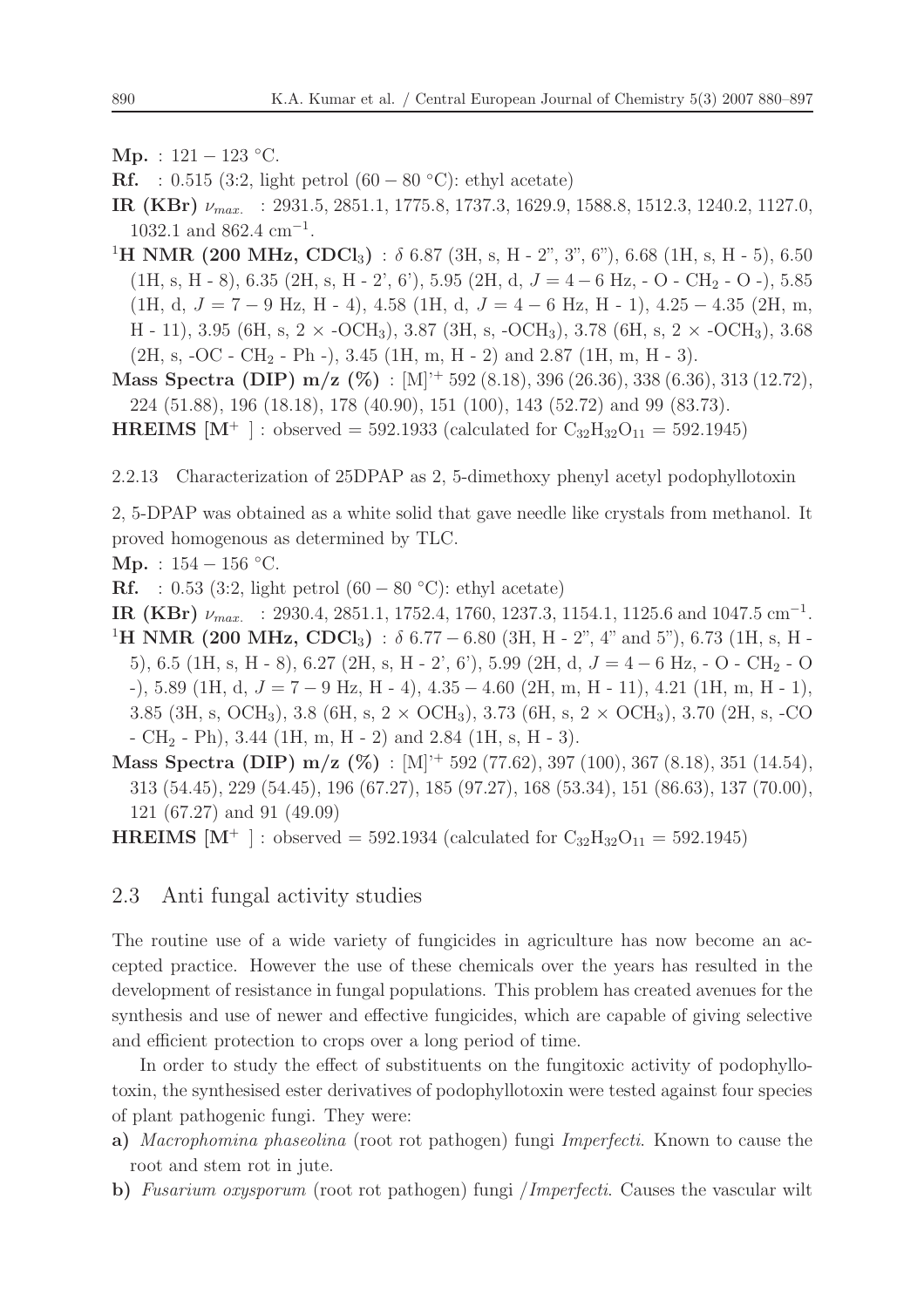of cotton.

- **c)** *Myrthecium verrucarri* (root rot pathogen) fungi *Imperfecti*. Effects the seeds of com, beans, tomato and tobacco.
- **d)** *Aspergillus candidus* (leaf spot pathogen) fungi *Ascomycotina*. It is a seed borne fungi which causes mouldy grains and damages the seeds of any plant by producing protolytic enzymes.

The fungitoxic activity of the ester derivatives of podophyllotoxin was measured using the turbidity method. 5 ml fractions of the homogenized solution were taken in 25 ml test tubes and sterilized in an autoclave for a period of 45 min. 5 ml of the sterilised medium was inoculated with a pathogenic fungi and the fungus was incubated at 31 °C for a period of 24 h. To the 24 h culture 0.2 ml of the test solution (0.1 ppm concentration of the compounds in dimethyl formamide (DMF)) was added. The test tubes were shaken well and incubated for 48 h at 31 ◦C. DMF was used as the control solvent. DMF as a solvent for antifungal studies has been reported in literature [\[19](#page-16-10)]. The extent of inhibition of the compound (anti-fungal activity) was determined by measuring the decrease in turbidity in terms of % transmission at 660 nm. Lower turbidity value indicated higher antifungal activity for the compound. Since DMF was used as the control in the spectroscopy, its antifungal effect was nullified. The fungicidal activity of the Podophyllotoxin derivatives were defined as  $(= \log(p/100 - p))$ , where p is the relative % transmission

### 2.4 Quantitative structure activity relationship studies

The structure of the various molecules shown in Figures [1](#page-1-0) and [2](#page-3-0) were drawn and their minimum energy conformation was determined using Cerius<sup>2</sup> software<sup> $R$ </sup> using the Universal force field (Acceryls Inc, USA). Two hundred and forty nine descriptors that included topological, charge, geometrical, aromaticity indices, constitutive properties, quantum mechanics and thermodynamics were evaluated for each compound. Several literature reports give a very detailed description of these descriptors [\[20](#page-16-11)[–22\]](#page-16-12). Equations were developed between the observed activity and the descriptors. The set of descriptors that would give the statistically best models were selected from the large pool using a Genetic function approach. The best model was selected based on the  $r^2$ ,  $r^2_{adj}$ , *F*-ratio and  $q^2 \cdot r^2$ is an indication of the model data fit. The predictive capability of the equation  $(q^2)$  is determined using leave-one-out cross validation method. The relation for q2 is as shown below,

$$
q^2 = 1 - PRESS/TOTAL
$$

 $\sum (Y_{predicted} - Y_{observed})^2$  is the predictive error sum of squares (=PRESS) using the equation that considers  $(n-1)$  data points.  $\sum (Y_{observed} - Y_{mean})^2$  is the total sum of squares (=TOTAL), where Y*predicted*, Y*observed*, and Y*mean* are the predicted, observed, and mean values of activity respectively. A large  $F$  indicates that the model fit is not a chance occurrence.  $R^2$  and  $R^2_{adi}$  above a value of 0.6 indicate good model fit while  $q^2$  above 0.55 indicates good predictive capability for the model.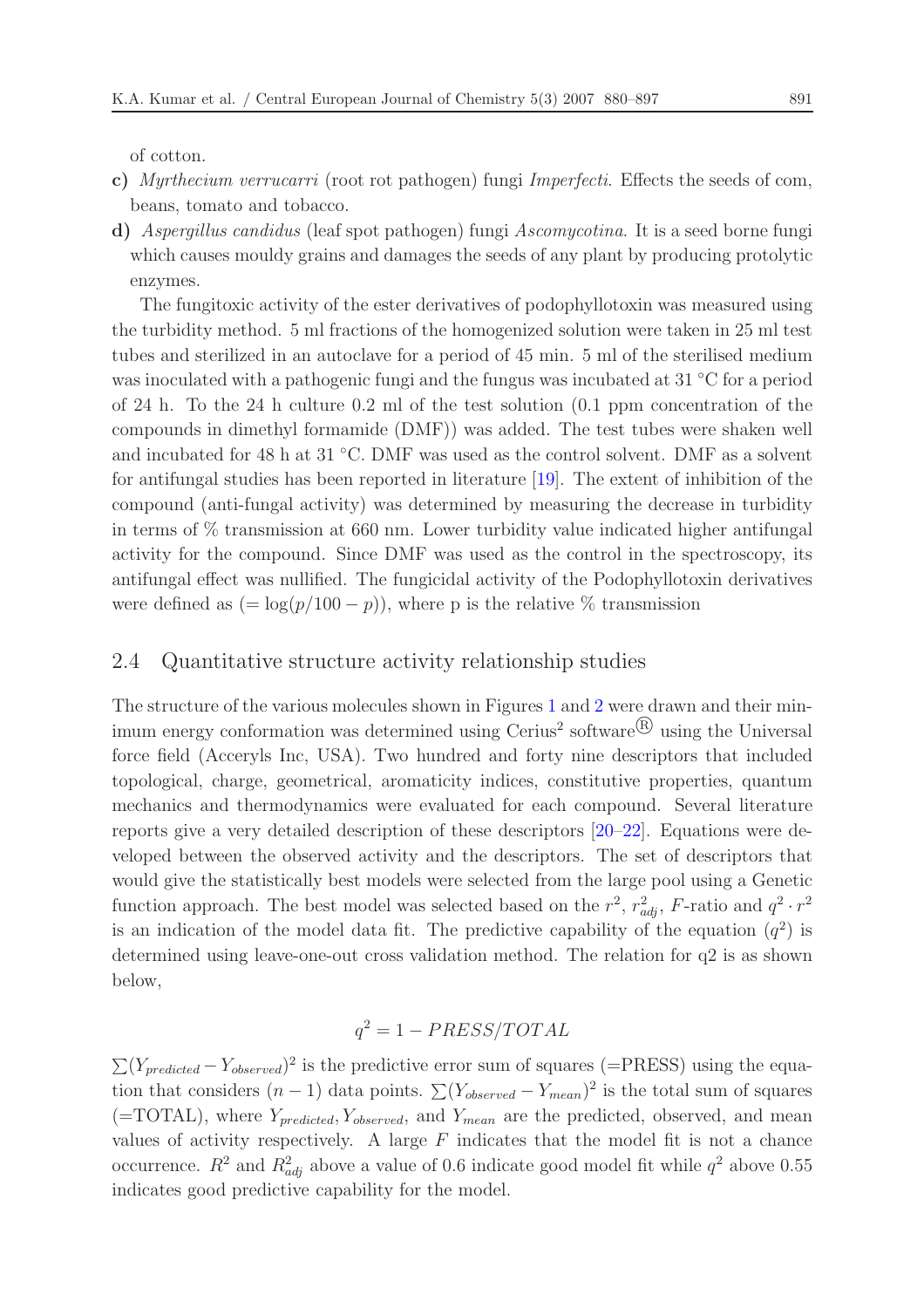The problem that is faced frequently by a researcher is that of a small number of observations (experiments) and a large number of molecular parameters in the descriptor pool. One has to select the best set of descriptors that represent the molecule from this large set. At times selecting the wrong set of descriptors could lead to chance correlations or incorrect understanding. According to researchers the quality of a QSAR depends on two factors namely, the kind of molecular descriptors selected and the method used to extract the useful molecular information. These problems are addressed by the use of GFA. This is a useful technique for searching in a large parameter space when the data is small. This technique can be used together with standard regression analysis for constructing QSAR. This method provides multiple models that are created by evolving random initial models using different descriptors. Models are improved by performing a crossover operation to recombine terms of better scoring models. The GFA algorithm approach has a number of important advantages over other techniques such as, it builds multiple models rather than a single model and it automatically selects which features are to be used in the models. GFA has been used by other researchers as well to develop good QSAR models. Generally, a regression model with one descriptor for five data points is the accepted norm [\[23,](#page-16-13) [24\]](#page-16-14).

# **3 Results and Discussion**

### 3.1 Biologic activity of derivates of Podophyllotoxin

The anti fungal activity results are given in Table [2.](#page-12-0) As can be clearly seen from Table [2,](#page-12-0) all the ester derivative of podophyllotoxin exhibited high fungicidal activity against *Fusarium oxyspornm* and moderate activity against *Macrophomina phaeseolina.* Ortho methoxy cinnamoyl ester exhibited almost the highest activity against these two fungi. The activities of the esters against *Alyrthecium vemlcarria* and *Aspergillus candidus* were found to be either low or negative.

| Compound                            | Pathogenic Fungi / relative % transmission |            |       |          |                          |                          |        |          |
|-------------------------------------|--------------------------------------------|------------|-------|----------|--------------------------|--------------------------|--------|----------|
|                                     | Mp                                         | Activity   | Fo    | Activity | Mv                       | Activity                 | Аc     | Activity |
| Podophyllotoxin                     | 61.76                                      | $++$       | 90.24 | $+++$    | 44.89                    | $^{+}$                   | 35.73  | $^{+}$   |
| Ortho methoxy cinnamovl ester       | 64.74                                      | $++$       | 96.74 | $+++$    | 44.22                    | $^{+}$                   | 20.04  |          |
| Cinnamoyl ester (trans)             | 65.31                                      | $++$       | 88.17 | $+++$    | 35.04                    | $^{+}$                   | 11.61  |          |
| Cinnamoyl ester (cis)               | 50.01                                      | $++$       | 92.37 | $+++$    | 48.70                    | $^+$                     | 20.48  |          |
| Para methoxy phenyl acetoyl ester   | 57.27                                      | $++$       | 93.23 | $+++$    | 12.54                    | $\overline{\phantom{0}}$ | 21.79  |          |
| 3,4 dimethoxy phenyl acetoyl ester  | 50.25                                      | $++$       | 74.5  | $++$     | 25.59                    | $^{+}$                   | 31.17  | $^{+}$   |
| Dimethyl acryloyl ester             | 60.39                                      | $++$ 93.03 | $+++$ | 16.52    | $\overline{\phantom{a}}$ | 34.44                    | $\div$ |          |
| 2, 5 dimethoxy phenyl acetoyl ester | 56.82                                      | $++$       | 86.87 | $+++$    | 10.05                    |                          | 35.67  | $^+$     |

<span id="page-12-0"></span>**Table 2** Fungicidal activity of the ester derivatives of podophyllotoxin.

*Mp = Macrophomina phaseolina*, *Fo = Fusarium oxysporum*, *Mv = Myrothecium verrucama*, *Ac = Aspergillus candidus*, Act. = Activity. (Activity representation: Negative -, Low Positive +, Moderate ++, High +++)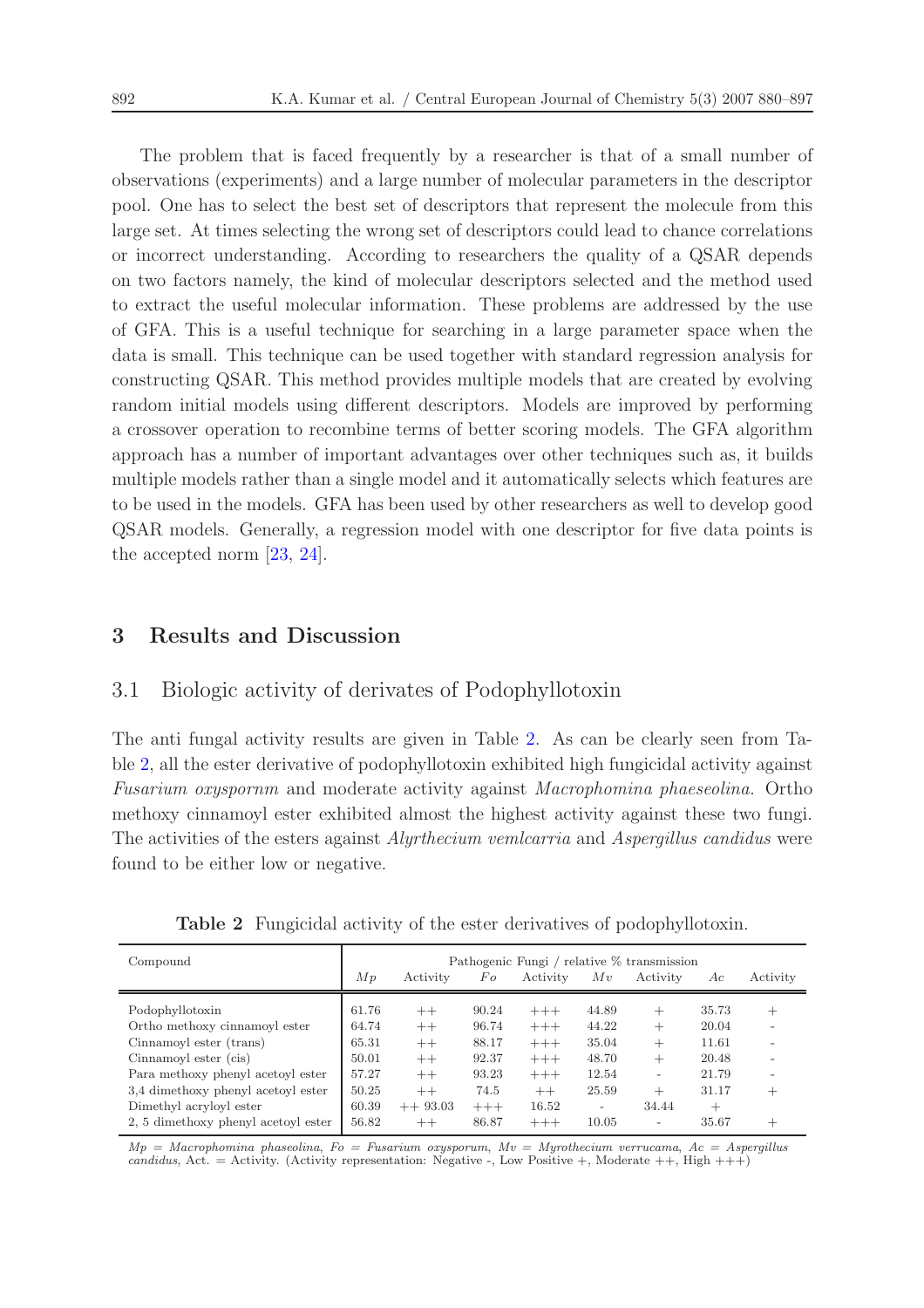# 3.2 QSAR studies

The cyto-toxicity of compounds in a physiological system can be attributed to various reasons, such as, inhibition of vital enzymes, irreversible binding with metal ions, interfering with auto-immune response, irreversible binding with DNA, interaction with lipid bi-layer, etc. Historically, most of the earlier well-known toxic compounds and anesthetics found to act by aggregating in the lipid bi-layer, thereby bringing about conformational changes of the lipid proteins and inhibiting the transport of various factors necessary for cell growth across the membrane. Therefore, these groups of compounds did not have any specific three - dimensional - structure - activity - relationships, but their cytotoxicity / anesthetic property could be predicted exclusively based on their physiochemical properties such as Partition Coefficient in n-octanol - water system (Ferguson's rule). These compounds were called *structurally non-specific drugs*. Hence, the hydrophobicity or the lipophilicity of these "structurally non - specific molecules" (obtained from the  $\log P$ values, calculated using standard quantum mechanical expressions) could itself indicate the toxicity of any the given compound. The compounds whose mechanism of biologic activity, was based on their binding to a target site, thereby, bringing about the observed biologic response, were termed *structurally specific drugs*.

Table [3](#page-14-0) lists the best QSAR obtained for the four fungi with the corresponding statistics namely,  $r^2$ ,  $r_{adj}^2$ ,  $q^2$ , F, and PRESS. The models listed are linear regression equations having one to two descriptors. For all the cases the  $r^2$  is between 0.73 to 0.96, indicating good regression data fit.  $q^2$  for the models are between 0.6 to 0.68, indicating that the predictive capability of the models are acceptable. The model listed for *Macrophomina phaseolina* has one descriptor namely, the hydrophilic-lipophylic partition coefficient  $(A \log P)$  (Table [4\)](#page-14-1). Compounds with lower  $A \log P$  (less hydrophobic) would exhibit higher anti-fungal activity against this organism. The solvent accessible surface area appears as a descriptor for the other three systems, specifically the partial positive solventaccessible surface area. The lipophylicitiy of the compound (Foct) appears as a descriptor for *Fusarium oxysporum*, and as per the model, this value will be its anti fungal activity. Highest occupied molecular orbital (HOMO) appears as a descriptor in the case of *Aspergillus candidus*. Molecular energy appears as a descriptor in the case of *Myrthecium verrucarri*. Energy of the molecule is an indication of its thermodynamic stability and is correlated to the heat of formation. The literature reports the use of structural descriptors for developing QSAR for several fungi [\[14,](#page-16-5) [17\]](#page-16-8). The topology descriptor has been used for developing QSAR for predicting the activity of small organic molecules towards *Fusarium Rosium* and *Aspergillus niger* [\[25\]](#page-17-0). Structural, thermodynamic and molecular operating environment descriptors have been reported by researchers developing QSAR for podophyllotoxin compounds [\[5,](#page-15-4) [10\]](#page-16-1). LUMO (energy of the lowest unoccupied molecular orbital) as a descriptor in the QSAR equation has been reported for *Aspergillus nidulans* treated with chlorinated aliphatic hydrocarbons [\[20\]](#page-16-11).

Fig. [3](#page-14-2) shows the parity plot relating the model activity predictions with the actual data for all the four fungi. The figure indicates that the models developed fit the data well.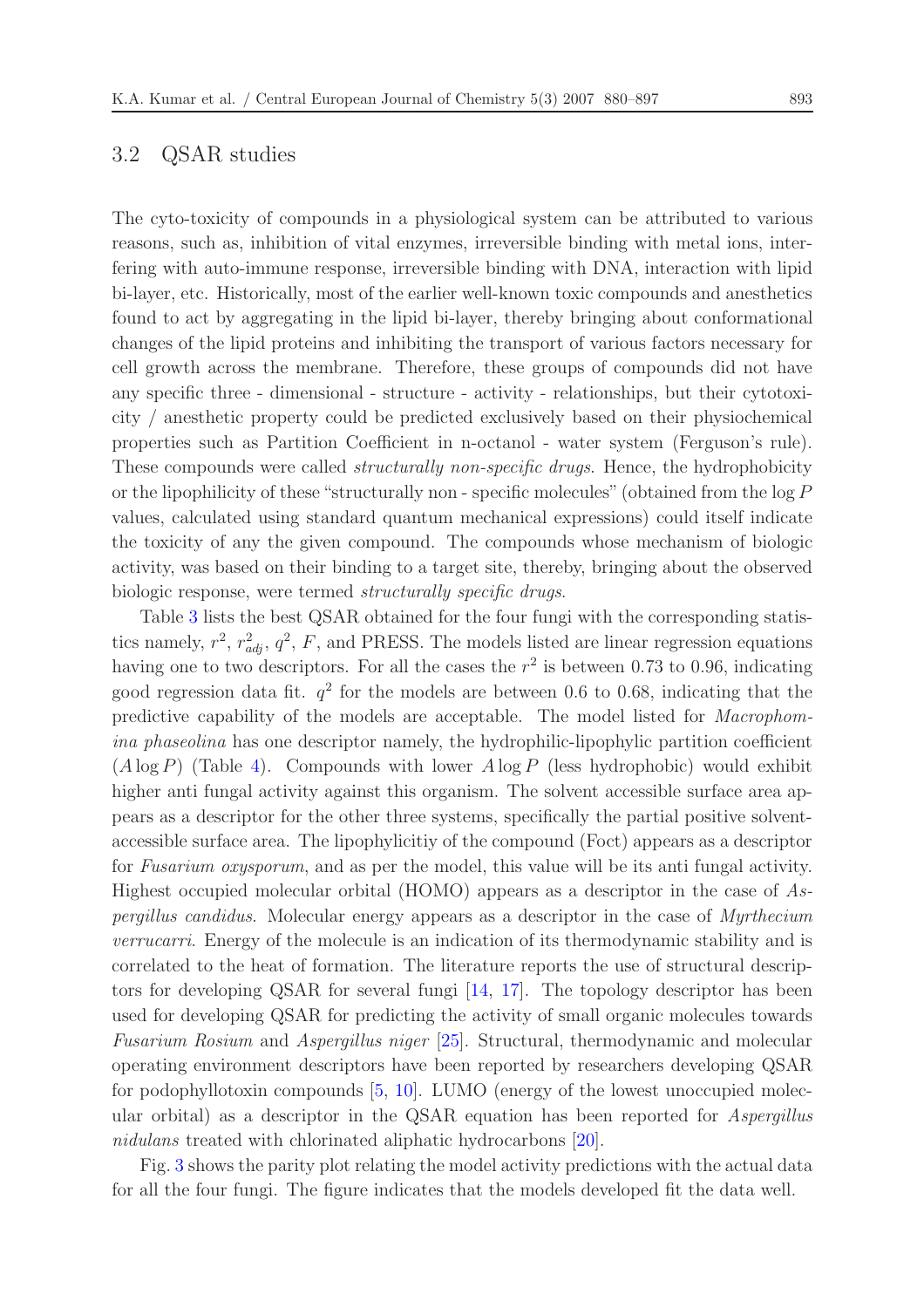|                | Fungus    | Equation for activity                                  |      | $r_{adi}^2$ | $q^2$ | $\,F$ | <b>PRESS</b> |
|----------------|-----------|--------------------------------------------------------|------|-------------|-------|-------|--------------|
|                | $F\sigma$ | $1.289 - 0.0308 \text{JursPNSA3} + 0.0755 \text{Foct}$ | 0.75 | 0.65        | 0.60  | 17.8  | 0.3          |
| $\overline{2}$ | Mp        | $0.392 - 0.087A \log P$                                | 0.73 | 0.69        | 0.62  | 16.7  | 0.02         |
| 3              | Mv        | $0.1698 + 0.0667$ Energy $-0.00713$ JursDPSA1          | 0.83 | 0.76        | 0.68  | 12    | 0.34         |
|                | Aс        | $-10.386 - 0.4059$ HOMO $+7.92$ JursFPSA1              | 0.96 | 0.94        | 0.63  | 53.8  | 0.2          |

<span id="page-14-0"></span>**Table 3** QSAR for various fungal activities.

*Mp - Macrophomina phaseolina, Fo - Fusarium oxysporum, Mv - Myrthecium verrucarri* and *Ac - Aspergillus candidus*

<span id="page-14-2"></span>

**Fig. 3** Parity plot relating model predictions with experimental data against four fungi.

| Descriptors | Description                                                                         |  |  |  |
|-------------|-------------------------------------------------------------------------------------|--|--|--|
| Jurs PNSA3  | Atomic charge weighted negative surface area: sum of the product of                 |  |  |  |
|             | solvent-accessible surface area x partial charge for all negatively charged atoms   |  |  |  |
| $A \log P$  | octanol/water partition coefficient-calculated from group contributions             |  |  |  |
| Foct        | 1-octanol desolvation free energy, in kcal $\text{mol}^{-1}$ .                      |  |  |  |
| Energy      | The minimum energy of the molecular conformation                                    |  |  |  |
| Jurs DPSA1  | Difference in charged partial surface areas: partial positive solvent-accessible    |  |  |  |
|             | surface area minus partial negative solvent- accessible surface area                |  |  |  |
| <b>HOMO</b> | Highest occupied molecular orbital                                                  |  |  |  |
| Jurs FPSA1  | Partial positive surface area: sum of the solvent-accessible surface areas of all   |  |  |  |
|             | positively charged atoms divided by total molecular solvent-accessible surface area |  |  |  |

<span id="page-14-1"></span>**Table 4** Details of descriptors used in the models.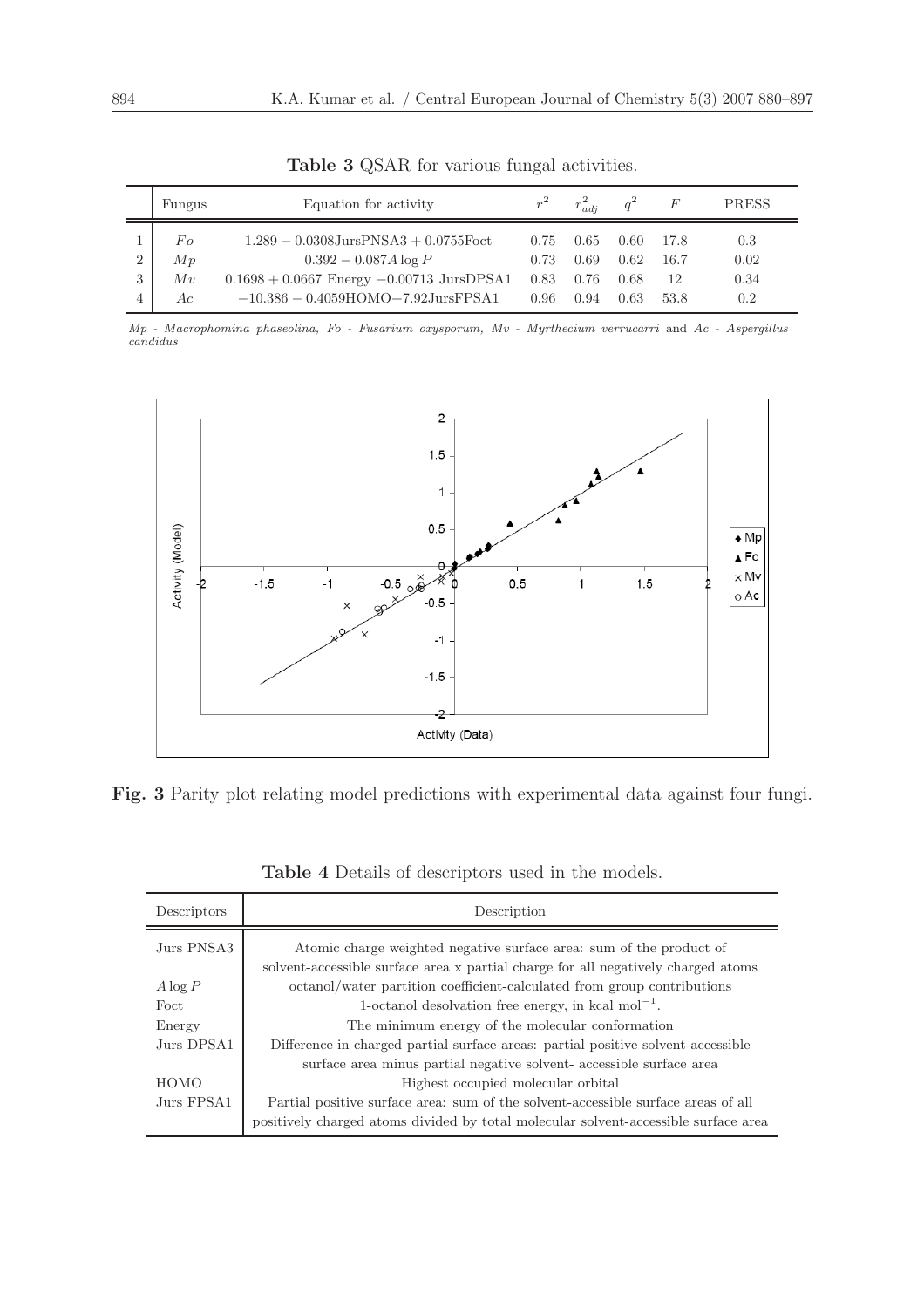### **4 Conclusions**

The observation that the incorporation of hydrophilic / lipophilic groups on the C-4 hydroxyl group of podophyllotoxin alters its activity, reducing its toxic side effects, was used to our advantage introducing pharmacologically active groups at C-4 OH. The antifungal activities of these synthesised derivatives against four fungi that are pathogenic to plant species were investigated. All the derivatives showed high activity against *Fusarium oxysporom*, moderate activity against *Macrophomina phaseolina* and lowest activity against *Aspergillus candidus*. Through the QSAR studies, it was deduced that the mechanism of action of these derivatives against all the fungi could be akin to that shown by structurally non-specific drugs. Descriptors pertaining to solvent accessible area, octonal water partition coefficient appear in all the QSAR. One and two parameter models appeared to be sufficient to fit the experimental data and the models have reasonably good predictive capability  $(q^2 > 0.6)$ . This study paves the way for the development of ligand based effective anti-fungal agents, while providing an insight into the mode of action of these types of compounds.

# **References**

- <span id="page-15-0"></span>[1] M.G. Kelly and J.L. Hartwell: "The biological effects and the chemical composition of podophylloton. A review", *J. Nat. Cancer Inst.*, Vol. 14, (1954), pp. 917–1010.
- <span id="page-15-1"></span>[2] I. Jardine: "Podophyllotoxins: In Anticancer Agents Based on Natural Product Models", In: J. M. Cassady and J. D. Douros (eds.): *Podophyllotoxins*, Academic Press, New York, 1980, pp. 319–351.
- <span id="page-15-2"></span>[3] D.L. Sackett: "Podophyllotoxin, steganacin and combretastatin: natural products that bind at the colchicine site of tubulin", *Pharm. Ther.*, Vol. 59, (1993), pp. 163– 228.
- <span id="page-15-3"></span>[4] Y. Damayanthi and J.W. Lown: "Podophyllotoxins: current status and recent developments", *Curr. Med. Chem.*, Vol. 5, (1998), pp. 205–252.
- <span id="page-15-4"></span>[5] Z. Xiao, K.F. Bastow, J.R. Vance, R. Sidwell, H-K. Wang, M-S. Chen, Q. Shi and K-H. Lee: "Design, Synthesis, and Biological Evaluation of Novel 4β-[(4"-Benzamido)- Amino]-4'-O-Demethyl-Epipodophyllotoxin Derivatives", *J. Med. Chem.*, Vol. 47, (2004), pp. 5140–5148.
- <span id="page-15-5"></span>[6] D.P. Figgitt, S.P. Denyer, P.M. Dewick, D.E. Jackson and P. Williams: "Topoisomerase II: a potential target for novel antifungal agents", *Biochem. Biophys. Res. Commun.*, Vol. 160, (1989), pp. 257–262.
- <span id="page-15-6"></span>[7] K. Leander and B. Rosen: *1988 Medicinal uses for podophyllotoxin*, U.S. patent 4,788,216.
- <span id="page-15-7"></span>[8] C. Canel, R.M. Moraes, F.E. Dayan and D. Ferreira: "Podophyllotoxin", *Phytochemistry*, Vol. 54, (2000), pp. 115–120.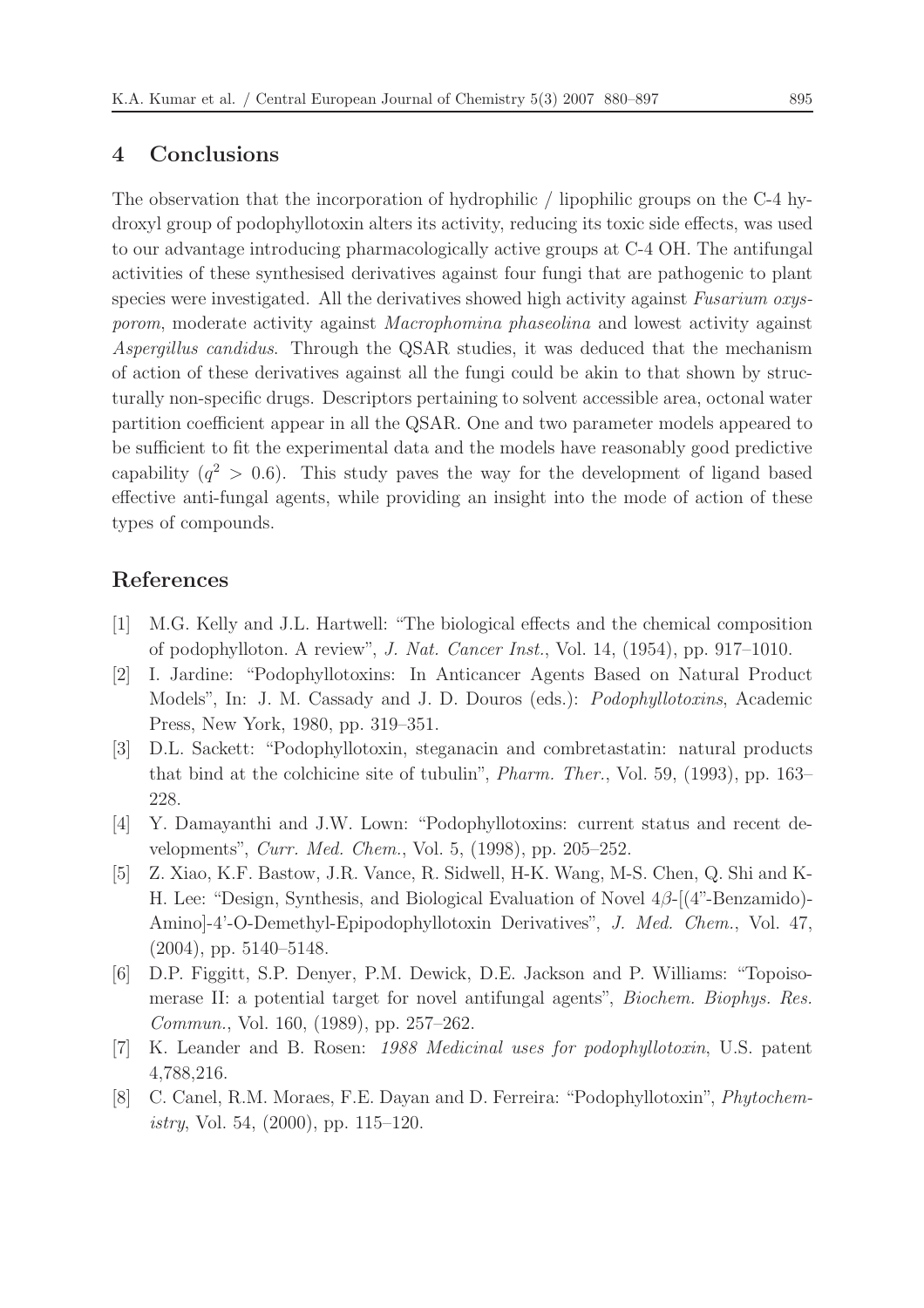- <span id="page-16-0"></span>[9] Linnaeus, Hui Xu, Xing Zhang, Xuan Tian, Min Lu and Yan-guang Wang: "Synthesis and Insecticidal Activity of Novel 4β-Halogenated Benzoylamino Podophyllotoxins against Pieris rapae", *Chem. Pharm. Bull.*, Vol. 50, (2002), p. 399.
- <span id="page-16-1"></span>[10] A. Kamal, E. Laxman, G.B. Khanna, P.S. Reddy, T. Rehana, M. Arifuddin, K. Neelima, A.K. Kondapi and S.G. Dastidar: "Design, synthesis, biological evaluation and QSAR studies of novel bisepipodophyllotoxins as cytotoxic agents", *Bioorg. Med. Chem.*, Vol. 12, (2004), pp. 4197–209.
- <span id="page-16-2"></span>[11] Z. Xiao, Y.D. Xiao, J. Feng, A. Golbraikh, A. Tropsha and K.H. Lee: "Modeling of epipodophyllotoxin derivatives using variable selection k nearest neighbor QSAR method", *J. Med. Chem.*, Vol. 45, (2002), pp. 2294–2309.
- <span id="page-16-3"></span>[12] Chao Liu: "Antineoplastic agents podophyllotoxin derivatives structure-activity relationship study", *Chinese J. Cancer.*, Vol. 20, (2001), pp. 368–372.
- <span id="page-16-4"></span>[13] He-Feng, Dai Yingy, Zhu Xiaofeng, Huang Aidong, Zhang Ling, Yan Shaoping and Liu Zongchao: "Theoretical Study Of Podophyllotoxin And Quinolone Analogues As Antitumor Drugs", *Chinese J. Cancer Res.*, Vol. 14(1), (2002), pp. 76–78.
- <span id="page-16-5"></span>[14] Y.Y. Cheng and H. Yuan: "Quantitative study of electrostatic and steric effects on physicochemical property and biological activity", *J. Mol. Graph. Modeling*, Vol. 24, (2005), pp. 219–226.
- <span id="page-16-6"></span>[15] J.K. Rugutt, A.N. Ngigi, K.J. Rugutt and P.K. Ndalut: "Native Kenyan plants as possible alternatives to methyl bromide in soil fumigation", *Phytomedicine*, Vol. 13, (2006), pp. 576–583.
- <span id="page-16-7"></span>[16] R. Crebelli, C. Andreoli, A. Carere, G. Conti, L. Conti, M.C. Ramusino and R. Benigni: "The induction of mitotic chromosome malsegregation in Aspergillus nidulans. quantitative structure activity relationship (QSAR) analysis with chlorinated aliphatic hydrocarbons", *Mutat. Res.-Fund. Mol. M.*, Vol. 266, (1992), pp. 117–134.
- <span id="page-16-8"></span>[17] W. Wiktorowicz, M. Markuszewski, J. Krysinski and R. Kaliszan: "Quantitative structure-activity relationships study of a series of imidazole derivatives as potential new antifungal drugs", *Acta Pol. Pharm.*, Vol. 59, (2002), pp. 295–306.
- <span id="page-16-9"></span>[18] Y.S. Prabhakar, P. Jain, Z.K. Khan, W. Haq and S.B. Katti: "Synthesis and QSAR Studies on the Antifungal Activity of 2,3,4-Substituted Thiazolidines", *Qsar Comb. Sci.*, Vol. 22, (2003), pp. 456–465.
- <span id="page-16-10"></span>[19] R.C.V. Robinson, T.N. Ferciot and N.M. Robinson: "In vitro resistance. studies with griseofulvin", *A.M.A. Arch. Derm.*, Vol. 81, (1960), pp. 681–684
- <span id="page-16-11"></span>[20] R. Todeschini, M. Lasagni and E. Marengo: "New Molecular Descriptors for 2D- and 3D-structures", *J. Chemom.*, Vol. 8, (1994), pp. 263–273.
- [21] R. Todeschini and V. Consonni: *Handbook of Molecular Descriptors*, Wiley-VCH, Weinheim, Germany, 2000.
- <span id="page-16-12"></span>[22] M. Karelson: *Molecular Descriptors in QSAR/QSPR*, Wiley Interscience, New York, USA, 2000.
- <span id="page-16-13"></span>[23] S.M. Vadlamudi and V.M. Kulkarni: "Internet Electron", *J. Mol. Des.*, Vol. 2, (2003), pp. 1–25.
- <span id="page-16-14"></span>[24] J.T. Ayers, A. Clauset, J.D. Schmitt, L.P. Dwoskin and P.A. Crooks, *The AAPS*